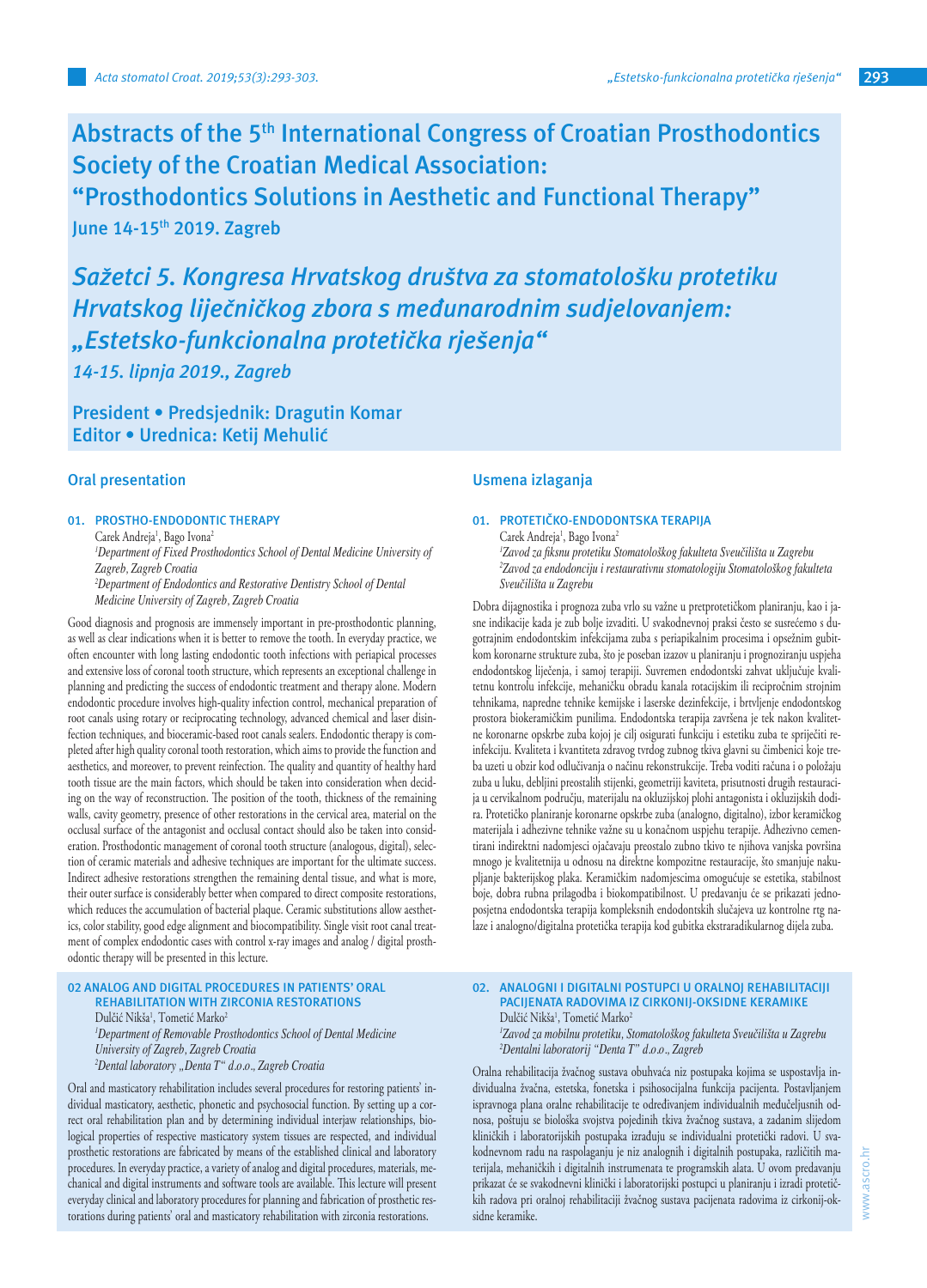# **03. AESTHETIC AND FUNCTIONAL REHABILITATION OF BRUXISM PATIENTS: MISSION (IM)POSSIBLE?**

Pelivan Ivica

*Department of Removable Prosthodontics, School of Dentistry University of Zagreb, Zagreb Croatia*

Do you know that sleep bruxism is reported by 8% of general population, while awake bruxism is reported by even 20% of general population? This means that on average every fifth patient at least once in their lives had an episode of bruxism. Is bruxism a contraindication for prosthetic treatment or is it just an aggravating circumstance? Are bruxism patients eligible for implant-prosthetic treatment? Almost every dentist who treats bruxism patients has considered such questions. The lecture will try to address the most common issues that dentists and dental technicians encounter in their daily work. The etiology, clinical features and diagnosis of bruxism will be presented through the latest scientific knowledge. Various aspects of bruxism treatment will also be presented through clinical cases, step by step, focusing on treatment planning and selection of materials for temporary and final prosthesis. It will also emphasize the importance of the use of occlusal splints before, during and after definitive prosthetic rehabilitation of bruxism patients.

## **04. COMMUNICATION IN ORAL REHABILITATION; NEW PROTOCOLS** Jakovac Marko<sup>1</sup>, Temperani Michele<sup>2</sup>

<sup>1</sup>Department of Fixed Prosthodontics School of Dental Medicine University of *Zagreb, Zagreb Croatia*

*2 Dental laboratory Temperani, Firenza Italia*

The modern esthetic dentistry is not only about appearance but also about function and functional durability. For functional durability the knowledge about materials and precision of clinical and laboratory work are essential. The clinical part therefore is more demanding for the clinicians especially if we are using minimal invasive approach. Optical devices and digital scanners are helpful for clinicians to achieve that goal.

The digital era in dental laboratory today is something that is more and more present but apart to digital dentistry touch of dental technician in high esthetic region is still necessary.

For the communication between dentist and dental technician some new protocols should be considered. We have new possibilities for faster and more accurate communications but also some limitations. It is very important for both sides to simplify protocols with respect to precision, function and esthetics.

## **05. MONOLITHIC IMPLANT-SUPPORTED RESTORATIONS DIGITAL WORKFLOW IN IMPLANT DENTISTRY**

Kovač Zoran<sup>1</sup>, Stolica Dragan<sup>2</sup>

*1 Department of Prosthodontics, School of Dental Medicine, Faculty of Medicine, University of Rijeka, Croatia 2 Consultant CAD/CAM Application Engineer Balkan Region, Ivoclar Vivadent GmbH. Vienna, Austria*

Few technological advancements have altered the dental practice and laboratory landscape as strongly as the introduction of CAD/CAM technology. CAD/CAM has changed the way dentists interact with their labs, their patients and their teams. The ability to scan, design and mill crowns chairside has reduced from weeks to hours the time required to create high quality restorations. Cases sent to labs can be turned around in as little as two days, all the while providing dentists and laboratory technicians with tools that provide benefits in terms of dentist-lab communication, efficiency, cost control, quality and patient experiences. The all-digital workflow starts at the doctor's office with a scan of the patient's affected teeth. Dentists who perform digital impressions either send the digital case to their laboratory to have the restorations completed or process the restoration on an in-house mill. By definition "monolithic" means it is fabricated in full contour out of a single material. Traditionally crowns are made with a strong substructure of metal or zirconia. Both of these materials are very strong and virtually unbreakable. These substructures, or copings, are then veneered with a porcelain to full contour to give esthetics and function. The interface between the coping and the porcelain veneer, and the veneering porcelain itself (90-110 Mpa) are both much weaker the coping itself. A monolithic crown eliminates the layer of a weaker porcelain over the crown thereby making the crown much stronger. The two options available for monolithic crowns right now are IPS e.max, and Full Contour Zirconia restorations.

The lecture will be presented indications, methods of making all-ceramic esthetic restorations both on prepared teeth and dental implants through a series of clinical cases.

#### **03. ESTETSKO-FUNKCIJSKA REHABILITACIJA PACIJENATA S BRUKSIZMOM: (NE)MOGUĆA MISIJA?** Pelivan Ivica

*Zavod za mobilnu protetiku Stomatološkog fakulteta Sveučilišta u Zagrebu*

Znate li da je učestalost noćnog bruksizma u općoj populaciji 8 %, a dnevnog čak 20 %? To znači da je prosječno svaki peti pacijent barem jedanput u životu imao epizodu bruksizma. Je li bruksizam kontraindikacija za protetičku terapiju ili je on samo otegotna okolnost? Mogu li pacijenti s bruksizmom biti implanto-protetički pacijenti? Ovakva su pitanja sigurno bila u mislima gotovo svakog doktora dentalne medicine koji se susreo sa slučajevima bruksizma u svom kliničkom radu. Predavanje će nastojati odgovoriti na najčešća pitanja s kojima se doktori dentalne medicine i dentalni tehničari suočavaju u svakodnevnom radu. Etiologija, klinička slika i dijagnostika bruksizma bit će prikazani kroz najnovije znanstvene spoznaje. Različiti aspekti terapije bruksizma također će biti prikazani kroz kliničke slučajeve, korak po korak, s naglaskom na planiranje terapije te odabir materijala za privremeni i konačni protetički rad. Također će se upozoriti na važnost uporabe okluzijskih udlaga prije, za vrijeme i nakon definitivne protetičke rehabilitacije pacijenata s bruksizmom.

## **04. KOMUNIKACIJA U ORALNOJ REHABILITACIJI - NOVI PROTOKOLI** Jakovac Marko<sup>1</sup>, Temperani Michele<sup>.</sup>

*1 Zavod za fiksnu protetiku Stomatološkog fakulteta Sveučilištau Zagrebu 2 Dentalni laboratorij Temperani, Firenca Italija*

U modernoj estetskoj dentalnoj medicini izgled konačnog rada je nešto što mora pratiti dobru funkciju i funkcijsku trajnost. Kako bismo ostvarili zadovoljavajuću funkcijsku trajnost, potrebno je znanje o materijalima, kao i preciznost u kliničkom i laboratorijskom radu. Klinički rad je sve zahtjevniji kako upotrebljavamo više minimalno invazivna rješenja. Optička pomagala i digitalni skeneri mogu nam pomoći u ostvarenju tog cilja. Digitalizacija je sve više prisutna u dentalnom laboratoriju, ali bez obzira na digitalizaciju tehničar i njegova završna obrada nadomjestka vrlo su važni pogotovo u estetskoj zoni. U komunikaciji između doktora dentalne medicine i dentalnog tehničara postoji potreba za novim protokolima. Danas imamo mogućnosti brže i preciznije komunikacije, no i neka ograničenja. Vrlo je važno pojednostavniti komunikacijske protokole za obje strane, ali uz zadovoljavajuću preciznost, funkciju i konačno estetiku.

#### **05. MONOLITNE IMPLANTO PROTETIČKE RESTAURACIJE - DIGITALNI TIJEK RADA**

Kovač Zoran<sup>1</sup>, Stolica Dragan<sup>2</sup>

*1 Katedra za stomatološku protetiku Studija dentalne medicine Medicinskog fakulteta Sveučilišta u Rijeci, Rijeka*

*2 Konzultant CAD/CAM Application Engineer Balkan Region Ivoclar Vivadent GmbH. Beč Austrija*

Malo tehnoloških inovacija promijenilo je stomatološku praksu i laboratorij tako snažno kao i uvođenje CAD / CAM tehnologije. CAD / CAM je promijenio način na koji stomatolozi komuniciraju sa svojim laboratorijima, pacijentima i njihovim timovima. Mogućnost skeniranja, oblikovanja i glodanja krunica smanjila se s tjedana na jedan sat potreban za izradu visoko kvalitetnih nadomjestaka. Slučajevi poslani u dentalni laboratorij mogu se izraditi za samo dva dana, a stomatolozima i laboratorijskim tehničarima takva tehnologija pruža alate koji omogućuju brzu komunikaciju između stomatologa i laboratorija, učinkovitosti, kontrolu troškova, kvalitete i zadovoljstvo pacijenata. Potpuno digitalni radni proces počinje skeniranjem zuba pacijenta. Stomatolozi koji uzimaju digitalni otisak ili šalju internetom u svoj laboratorij kako bi završili izradu restauracije ili izraduju restauraciju u ordinaciji. Po definiciji "monolitna" znači da je izrađena u punom obliku iz jednog materijala. Tradicionalno, krunice su napravljene od čvrste osnovne konstrukcije od metala ili cirkonijij oksida. Oba ova materijala su vrlo čvrsta i gotovo neraskidiva. Te podkonstrukcije, ili presvlake, zatim se slojevaju dentalnom keramikom do punog oblika kako bi se dobila estetika i funkcija. Spoj između konstrukcije izrađene od metala ili cirkon dioksida, te same keramike za slojevanje (90-110 Mpa) znatno su slabije od samog osnovnog materijala. Monolitna krunica eliminira sloj slabije slojevane keramike i time čini krunicu mnogo jačom. Dvije dostupne opcije za monolitne krunice sada su staklokeramika i *Full Contour Zirconia* restauracije.

Na predavanju će biti predstavljene indikacije, metode izrade potpuno keramičkih estetskih nadomjestaka na prirodnim zubima i zubnim implantatima kroz niz kliničkih slučajeva.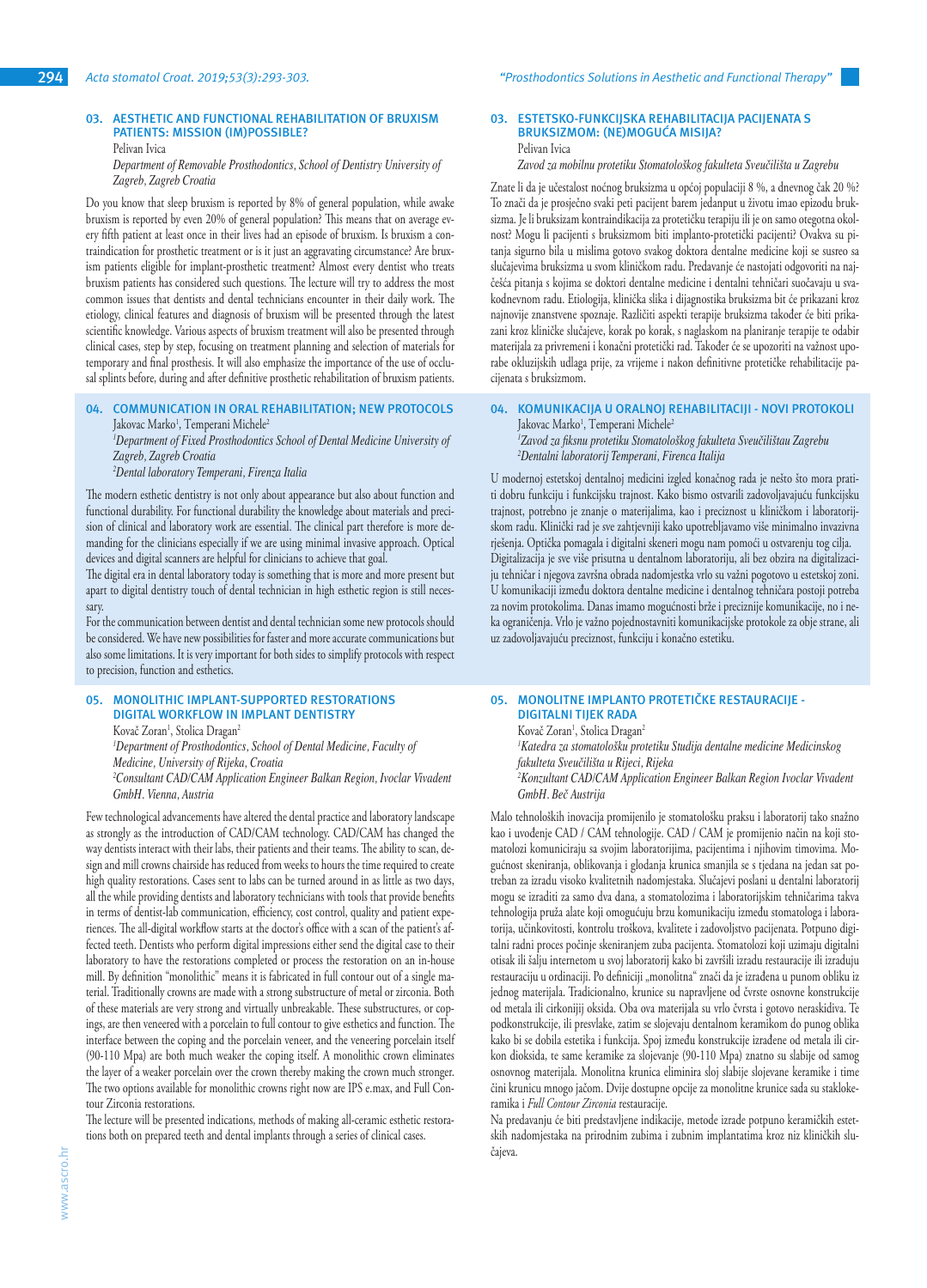### **06. WHEN TO RETAIN A PERIODONTALLY COMPROMISED TOOTH AND WHEN TO EXTRACT AND REPLACE IT WITH AN IMPLANT?** Božić Darko

## *Department of Parodontology School of Dental Medicine University of Zagreb, Zagreb Croatia*

In the era of implantology there has been a paradigm shift when it comes to tooth extraction. Teeth are being unnecessarily extracted and replaced by dental implants. However, long-term follow-up clinical studies have shown that periodontal treatment is very successful in maintaining teeth. The utilization of regenerative and resective surgical techniques significantly changes tooth prognosis and tooth survival rates and can prolong tooth extraction for decades. It is obvious that some teeth cannot be saved and that they should be replaced by prosthetic means or dental implants. In recent years, due to new long-term follow-up dana on tooth retention, there has been a shift to maintain teeth and save them by all means. This lecture will try to address and explain when a periodontally compromised tooth is a good candidate for retention and maintenance and when it is wiser to extract it and replace it with a dental implant. The financial aspect of both approaches will also be addressed.

## **07. IMPLANTPROSTHETIC PRINTED RESTORATIONS IN EDENTUOULUS PATIENTS – CONVENTIONAL/DIGITAL WORKING PROCEDURES**

Čelić Robert

*Department of Removable Prosthodontics, School of Dental Medicine University of Zagreb, Zagreb, Croatia*

No two dental cases are the same. Our bodies are unique, and each treatment is tailored, enabled by a long history of artisanal custom, human-centric craftsmanship. But, as with any trade, quality is dependent on the skills of a given dentist, assistant, or technician. Plus, achieving consistent, high-quality, affordable prosthetic restorations with so many potential sources of error is incredibly difficult.

There's no way around it: the future of dentistry is inevitably digital. With cutting-edge digital solutions for impression scanning, treatment planning, and digital manufacturing, what was once prohibitively expensive is rapidly becoming accessible, already transforming thousands of dental labs and practices worldwide.

Digital dentistry reduces the risks and uncertainties introduced by human factors, providing higher consistency, accuracy, and precision at every stage of the workflow. Intraoral/laboratory digital impression scanning removes many of the variables associated with taking a traditional impression, giving technicians more accurate data to use for designs. Dental CAD software tools provide visual interfaces similar to traditional workflows, with the added benefits of being able to automate certain steps, as well as easily identify and fix mistakes. Digital manufacturing equipment such as 3D printers or milling machines deliver a range of high-quality custom products and appliances with superior fit and repeatable results.

The aim of the lecture is to show the course of making implantoprosthetic printed restorations in completely edentoulus patients with the help of conventional and digital working procedures.

# **08. MINI DENTAL IMPLANTS - THE TRUTH FROM THE CLINICAL PRACTICE**

Čelebić Asja

*Department of Removable Prosthodontics, School of Dental Medicine University of Zagreb, Zagreb, Croatia*

Mini dental implants (MDIs) are one-piece implants (diametar <2.9 mm) made from Ti90Al6V4 alloy, aimed for narrow alveolar ridges. The smooth part emerging from mucosa can be shaped as a ball (for denture retention) or as a conical abutment (for crown retention). MDIs were patented by Dr. Sendax in USA in 1999. Although being over 15 years in the market, data about their long-term clinical outcomes are still missing. They are contraindicated at sites bearing high chewing forces or when the patient is a bruxer. The ITI is an association with panels of worldwide experts who approve indications and make recommendations about procedures, based on published long-term clinical or laboratory results. Thus, MDIs were approved as the lower incisor abutments and for retention of mandibular complete overdentures (insertion of 4 MDIs, 10-18 mm long in the interforaminal region). They can be inserted with or without raising a flap. MDIs may also be used for retention of maxillary complete dentures, partial removable dentures, or as additional retentive elements to natural teeth in long-span bridges. Also, only 3 or 2 MDIs can be inserted for retention of a lower complete overdenture, however, there are no ITI recommendations. Early loading is recommended in the literature as a better option than immediate loading. Some studies found out that MDI survival was similar to that of standard implants, while some studies found significantly less survival rates of MDIs, especially when used for retention of maxillary complete dentures with reduced palatal coverage.

# **06. KADA SAČUVATI ZUB, A KADA GA ZAMIJENITI IMPLANTATOM?**  Božić Darko

## *Zavod za parodontologiju Stomatološkog fakulteta Sveučilišta u Zagrebu*

U eri implantologije promijenila se paradigma u vezi s ekstrakcijom zuba. Mnogi zubi se nepotrebno vade i zamjenjuju dentalnim implantatima. Međutim, zaboravlja se da su dugoročne kliničke studije pokazale da je parodontološka terapija izrazito efikasna u očuvanju zuba. Uporaba regenerativnih i resektivnih kirurških tehnika uvelike mijenja prognozu i preživljavanje zuba te može desetljećima odgoditi njihovu ekstrakciju. Naravno neki zubi se ne mogu spasiti te ih je onda potrebno nadoknaditi protetskim radovima ili dentalnim implantatima. Posljednjih godina, potaknuti novim dugoročnim podatcima, bilježi se porast svijesti i superiornosti očuvanja zuba pred dentalnim implantatima. U ovom predavanju pokušat će se objasniti hodogrami određivanja kada se parodontološki kompromitirani zub isplati sačuvati, a kada ga je potrebno nadomjestiti dentalnim implantatom. Pokazat će se i financijski aspekti svakog pristupa.

## **07. IMPLANTOPROTETIČKI PRINTANI RADOVI KOD BEZUBIH PACIJENATA-KONVENCIONALNI /DIGITALNI RADNI POSTUPCI** Čelić Robert

*Zavod za mobilnu protetiku Stomatološkog fakulteta Sveučilišta u Zagrebu*

Ne postoje dva identična klinička slučaja. Naša tijela su jedinstvena, a svako liječenje je prilagođeno ("skrojeno") dugogodišnjoj ljudskoj sklonosti prema umjetnosti i umijeću. Ipak, kao kod bilo koje usluge, kvaliteta ovisi o sposobnostima pojedinog stomatologa, asistenta i zubnog tehničara. Uz to, postizanje dosljednih, visokokvalitetnih, pristupačnih protetičkih radova uz toliko mnogo potencijalnih izvora pogrešaka je izrazito teško. Budućnost stomatologije je neizbježno digitalna. Uz najmodernija digitalna rješenja za skeniranje otisaka, planiranje liječenja i digitalnu izradu, ono što je nekad bilo pretjerano skupo brzo postaje dostupno, te transformira tisuće zubotehničkih laboratorija i ordinacija diljem svijeta. Digitalna stomatologija smanjuje rizike i nesigurnosti uvedene ljudskim čimbenicima, pružajući veću dosljednost, točnost i preciznost u svakoj fazi rada. Intraoralno/laboratorijsko digitalno skeniranje uklanja mnoge varijable povezane s uzimanjem tradicionalnih otisaka dajući zubnim tehničarima preciznije podatke za dizajniranje. Dentalni CAD softverski alati pružaju vizualna sučelja slična tradicionalnom radu uz dodatnu korist od mogućnosti automatizacije određenih koraka, kao i lako prepoznavanje i ispravljanje pogrešaka. Digitalna proizvodna oprema, kao što su 3D pisači ili strojevi za glodanje, isporučuju niz kvalitetnih prilagođenih proizvoda i aparata s vrhunskim i ponovljivim rezultatima.

Cilj predavanja je prikazati tijek izrade implantoprotetičkih printanih radova kod potpuno bezubih pacijenata s pomoću konvencionalnih i digitalnih radnih postupaka.

## **08. MINI DENTALNI IMPLANTATI – ISTINA IZ KLINIČKE PRAKSE** Čelebić Asja

*Zavod za mobilnu protetiku Stomatološkog fakulteta Sveučilišta u Zagrebu*

Mini dentalni implantati (MDI) su jednodijelni implantati promjera <2,9 mm napravljeni iz Ti90Al6V4 legure, namijenjeni za uske grebene, a supramukozni dio može biti izveden kao kugla (za retenciju proteze) ili kao konusni abutment (za retenciju krunice). Patentirao ih je dr. Sendax u SAD-u 1999. godine. Premda su više od 15 godina na tržištu, još nedostaju podatci o njhovim dugoročnim kliničkim rezultatima. Kontraindicirani su na mjestima velikih žvačnih sila ili ako je pacijent brukser. ITI je svjetska implantološka udruga čiji odbori vodećih svjetskih stručnjaka temeljem objavljenih rezultata kliničkih i laboratorijskih istraživanja odobravaju indikacije i donose preporuke o postupcima. Tako su MDI odobreni kao nosači krunica za donje sjekutiće i kao nosači za donju totalnu protezu uz inserciju 4 MDI dužine 10-18 mm u mandibuli interforaminalno. Mogu se ugrađivati uz odizanje režnja ili bez odizanja. MDI se još upotrebljavaju i za retenciju gornjih potpunih proteza, djelomičnih proteza, kao dodatna retencija uz pacijentove zube za mostove kod velikog raspona, itd. Također se i manji broj MDI (3, 2, čak i 1) koriste za retenciju donje potpune proteze. Međutim, o tome nema ITI preporuke. Rano opterećenje preporučuje se u literaturi kao bolja opcija od imedijatnog. Neke studije navode da je preživljavanje MDI jednako kao i kod standardnih implantata, a neke da je značajno manje, osobito kada se koriste za retenciju gornje potpune proteze uz smanjenu nepčanu ploču. U predavanju će biti prikazani neuspjesi MDI iz kliničke prakse, analizirat će se razlozi neuspjeha, raspraviti mogućnosti sprječavanja neuspjeha i kontraindikacija s obzirom na debljinu i karakteristike sluznice ležišta proteze.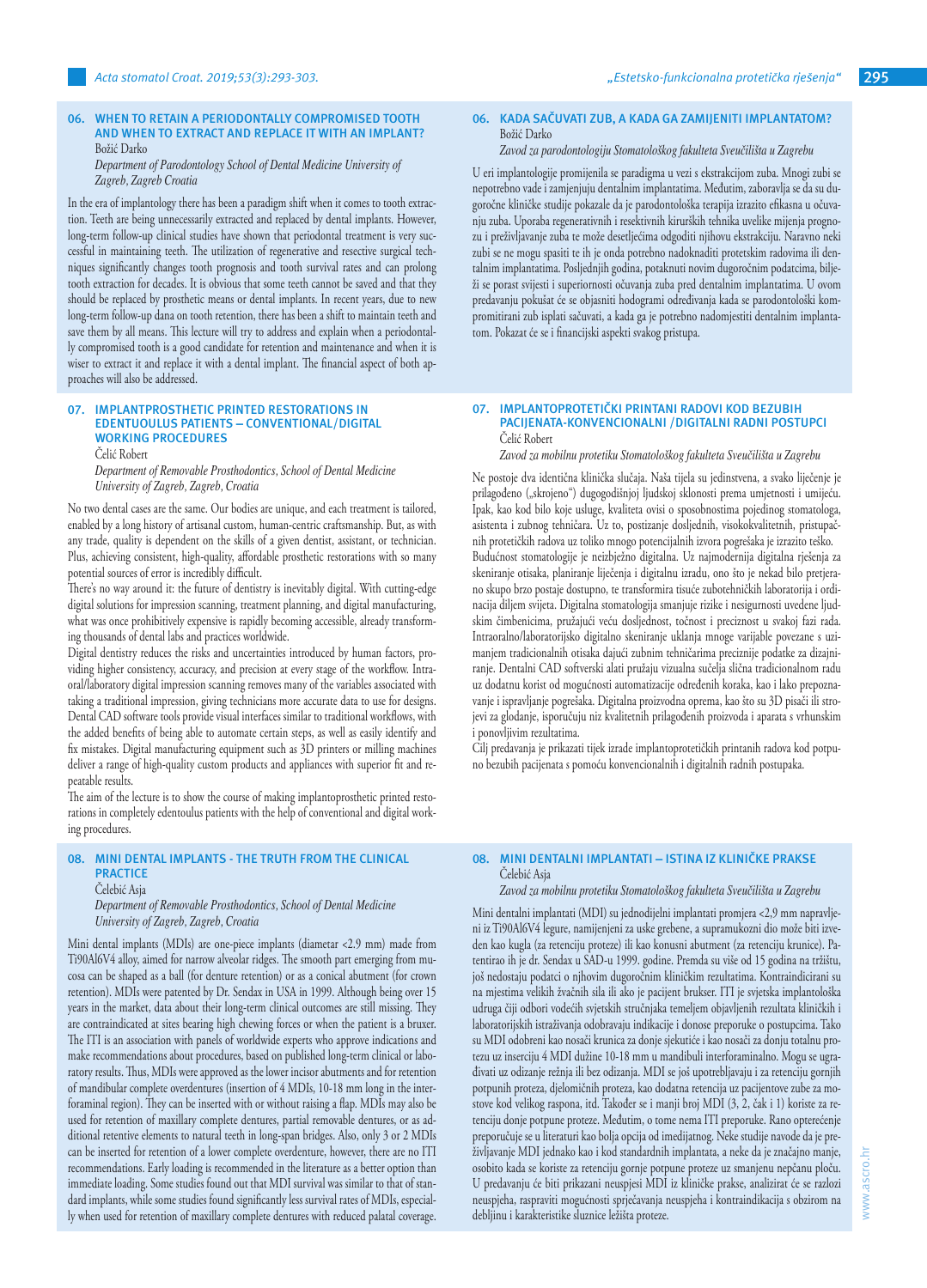The lecture will present some MDI failures from in a clinical practice, and will analyze the causes of MDI failures. The possibilities of preventing failures will be discussed. Contraindications for MDI insertion will be pointed out, especially those dependent on the thickness of a mucosa overlying a denture bearing area.

Acknowledgment: Croatian Scientific foundation for the Grant No.1218

## **09. CLEFT LIP AND PALATE – A PROSTHETIC CHALLENGE** Kranjčić Josip

*Department of Fixed Prosthodontics, School of Dental Medicine University of Zagreb, Zagreb, Croatia*

Patients with cleft lip and palate are not often seen in general dental practice although this congenital anomaly is one of the most common. General dentists are not usually prone to or are not sufficiently educated to treat such patients. Cleft lip and palate have an effect on the feeding, speech and hearing, but also on the psychosocial state of the individual. Among etiological factors are environmental and genetic influence or their combination. There are great morphological variations of clefts and each one can be considered as unique. Therefore, complex and interdisciplinary approach to such patients is required. Dentists, especially specialists in prosthetic dentistry, take an important place in the care of such patients, which does not only mean replacing the missing teeth but also replacement of lost hard and soft tissue of the jaw, as well as establishing functional occlusion and chewing function, phonation and aesthetic appearance of the patient. It will be present most commonly types of prosthetic modalities used by specialists in the treatment of such patients as well as examples of cases of prosthetic therapy of cleft lip and palate patients.

#### **10. PROSTHETIC REHABILITATION OF PATIENTS WITH OSTEONECROSIS OF THE JAW**

Cimić Samir<sup>1</sup>, Granić Marko<sup>2</sup> *1 Department of Removable Prosthodontics, School of Dental Medicine, University of Zagreb, Zagreb Croatia 2 Department of Oral Surgery, School of Dental Medicine, University of Zagreb, Zagreb Croatia*

Medication-related osteonecrosis of the jaw presents death of bone cells, mostly in maxillofacial region. There are different predisposing factors related to medication-related osteonecrosis of the jaw. It is related to therapy with medications that affect metabolism of the bones (bisphosphonates, denosumab, antiangiogenic drugs). Because of increased use of these kind of medications, incidence of medication – related osteonecrosis is also increased. There are different protocols for its treatment, which include conservative and surgery treatment. Prosthetic rehabilitation after osteonecrosis recovery is an important factor in treatment of patients with medication – related osteonecrosis of the jaw (the main goal of treatment of osteonecrosis is raising the quality of life). Due to use of medications which are associated with the medication-related osteonecrosis of the jaw and due to primary disease (malignity/comorbidity) it is important to have a clear plan for prosthetic rehabilitation if it's necessary. Multidisciplinary approach is also important. According to the literature every 10th osteonecrosis of the jaw occurs because of denture related traumatic ulcers. Therefore, more frequent controls and increased caution (occlusal corrections, relining) are necessary at patients with medication therapy associated with osteonecrosis of the jaw.

# **11. IMPLANT PROSTHODONTIC TREATMENT WITH ONE-PIECE IMPLANTS, SOME NEW POSSIBILITIES**

Buković Dino

*Department of Removable Prosthodontics, School of Dental Medicine University of Zagreb, Zagreb, Croatia*

When using conventional implants and implant protocols, implants should be left to osseointegrate for three to six months, depending on bone quality and the location of the implant itself. On the other hand, implants placed in the cortical bone must be immediately loaded. Therefore, in strategic implantology, an immediately loading protocol is obligatory, whose outcome is predictable and safe due to anchoring implants in at least two cortical areas in the bone. Cortical bone is a highly mineralized tissue that provides firm implant stability, is not susceptible to resorption over the years and there is no need for augmentation, sinus lift or bone augmentations, but only one surgical procedure is sufficient. Afterwards, the implants are connected by a solid construction in the form of a temporary or permanent FPD. With strategic implantology, candidates for implant therapy are becoming even patients with severe atrophy of the jawbones, diabetes mellitus and patients with chronic diseases where conventional implantology does not produce results. In this way it is possible to rehabilitate the patient's smile in just three days.

Zahvala: Hrvatskoj zakladi za znanost za financiranje projekta 1218

#### **09. RASCJEPI USNE I NEPCA - PROTETIČKI IZAZOV** Kranjčić Josip

*Zavod za fiksnu protetiku Stomatološkog fakulteta Sveučilišta u Zagrebu*

Pacijenti s rascjepom usne i nepca ne viđaju se često u općoj stomatološkoj ordinaciji iako je ova kongenitalna anomalija jedna od najčešćih. Opći stomatolozi najčešće nisu skloni, ili pak nisu dovoljno educirani, terapiji takvih pacijenata. Rascjepi usne i nepca utječu na funkciju hranjenja, govor i sluh, ali i na psihosocijalno stanje pojedinca s rascjepom. Među uzrocima se navode utjecaj okoliša i genetski utjecaj ili pak njihova kombinacija. Morfološke varijacije rascjepa su velike odnosno svaki se rascjep može smatrati jedinstvenim. Stoga je i pristup takvim pacijentima složen i interdisciplinaran. Stomatolozi, točnije specijalisti stomatološke protetike, zauzimaju važno mjesto u zbrinjavanju takvih pacijenata što ne podrazumijeva samo nadoknadu zubi koji nedostaju nego i nadoknadu izgubljenih tvrdih i mekih tkiva čeljusti, ali i uspostavljanje funkcionalne okluzije i žvačne funkcije, fonacije i estetskog izgleda pacijenta. Bit će prikazane vrste protetičkih radova koje najčešće primjenjuju specijalisti stomatološke protetike u zbrinjavanju takvih pacijenata kao i primjeri slučajeva protetičke terapije pacijenata s rascjepima usne i nepca.

## **10. PROTETIČKA TERAPIJA PACIJENATA S OSTEONEKROZOM ČELJUSTI**

Cimić Samir<sup>1</sup>, Granić Marko<sup>2</sup>

*1 Zavod za mobilnu protetiku Stomatološkog fakulteta Sveučilišta u Zagrebu 2 Zavod za oralnu kirurgiju Stomatološkog fakulteta Sveučilišta u Zagrebu*

Medikamentozna osteonekroza čeljusti znači odumiranje koštanog tkiva, većinom u maksilofacijalnoj regiji. Postoje različiti predisponirajući čimbenici za nastanak medikamentozne osteonekroze čeljusti. Povezuje se uz terapiju lijekovima koji utječu na metabolizam kosti (bisfosfonati, denosumabi, antiangiogeni lijekovi). Zbog povećanja upotrebe tih lijekova povećava se pojavnost medikamentozne osteonekroze. Postoje različiti protokoli liječenja, a uključuju konzervativnu i kiruršku terapiju. Protetička rehabilitacija nakon saniranja osteonekroze važan je čimbenik u liječenju pacijenata s medikamentoznom osteonekrozom čeljusti (glavni cilj liječenja osteonekroze je podizanje kvalitete života). Zbog upotrebe lijekova koji se povezuju s medikamentoznom osteonekrozom čeljusti te zbog primarne bolesti (malignitet/komorbiditet) bitan je jasan plan protetičke rehabilitacije. Važna je i multidisciplinarna suradnja. Prema literaturi svaka 10 osteonekroza čeljusti nastane zbog dekubitusa proteze. Stoga su potrebne češće kontrole i povećan oprez (korekcija okluzije, potreba podlaganja) kod pacijenata na terapiji lijekovima koji mogu inducirati osteonekrozu čeljusti.

### **11. IMPLANTOPROTETIČKA TERAPIJA JEDNODIJELNIM IMPLANTATIMA, NEKE NOVE MOGUĆNOSTI** Buković Dino

*Zavod za mobilnu protetiku Stomatološkog fakulteta Sveučilišta u Zagrebu*

Prilikom uporabe tradicionalnih implantata i implatoloških protokola potrebno je ostaviti implantate da neometano cijele (oseointegriraju) od tri do šest mjeseci, što ovisi o kvaliteti kosti i samoj lokaciji u čeljusti gdje se implantat postavlja. S druge strane, implantati postavljeni u kortikalni dio kosti moraju biti imedijatno funkcijski opterećeni. Stoga se u strateškoj implantologiji prednost daje protokolu imedijatnog opterećenja čiji je ishod predvidiv i siguran zbog sidrenja implantata u barem dva kortikalna područja u kosti. Kortikalna kost jest visoko mineralizirano tkivo koje pruža snažnu stabilnost implantatu, nije podložna resorpciji tijekom godina te nema potrebe za augmentacijom, sinus liftom ili koštanim transplantatima već je dovoljna samo jedna kirurška intervencija. Implantati se potom povezuju čvrstom konstrukcijom u obliku privremenog ili trajnog mosta. S pomoću strateške implantologije kandidati za implantološku terapiju postaju čak i pacijenti s jakom atrofijom čeljusnih kostiju, dijabetičari te pacijenti s kroničnim bolestima kod kojih klasična implantologija ne bi dala rezultate. Na ovaj način moguće je vratiti pacijentu osmijeh u samo tri dana.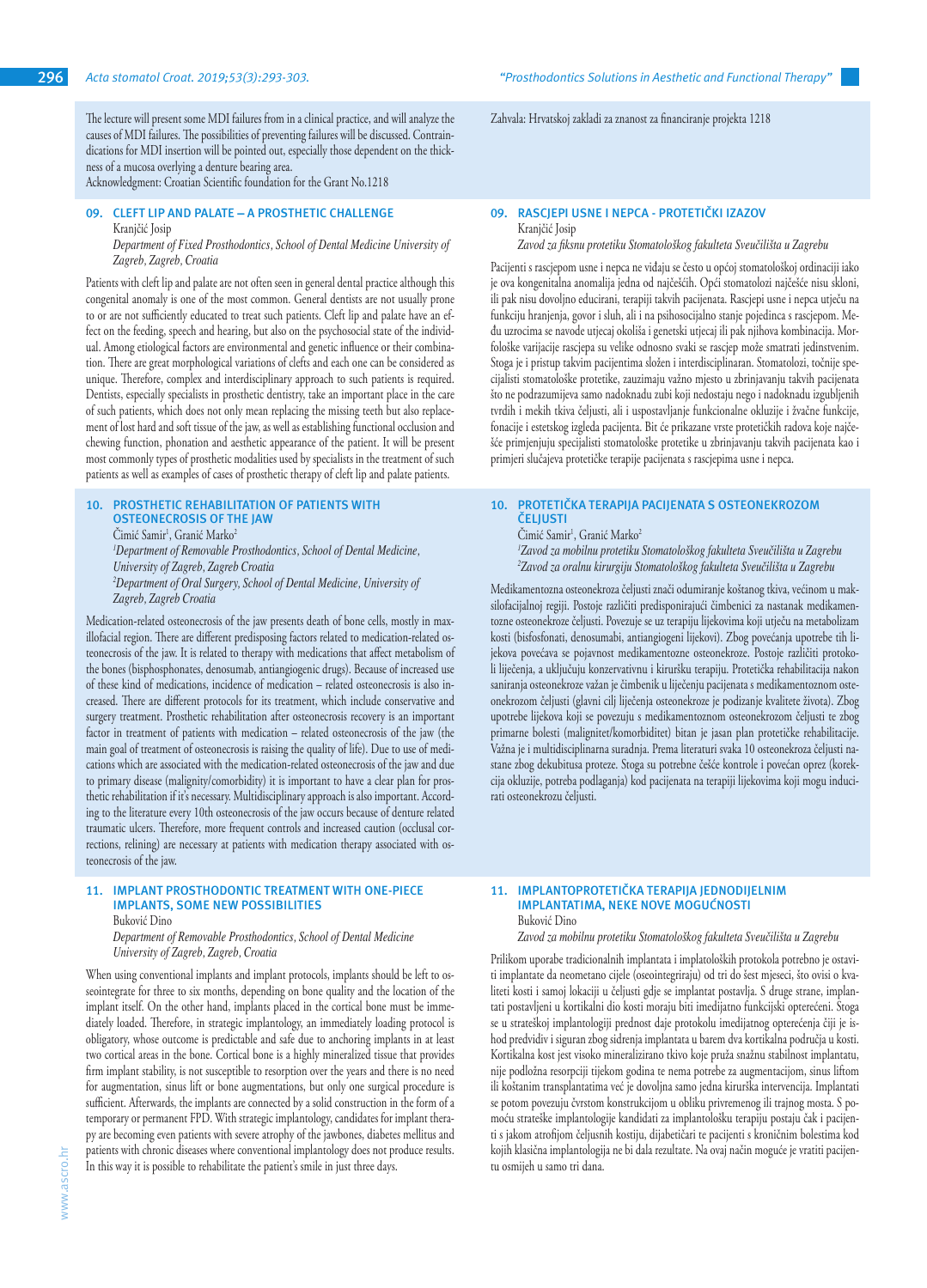#### **12. PROSTHETICALLY DRIVEN IMPLANT THERAPY** Viskić Joško

## *Department of Fixed Prosthodontics, School of Dental Medicine University of Zagreb, Zagreb, Croatia*

Digital technology innovations have led to advancements in implant therapy. Prosthetically driven implant therapy uses the benefits of such advancements during planning and surgical placement, and also during planning and manufacturing of prosthetic suprastructures. Such protocols enhance the aesthetical and functional quality, and the longevity of such restorations. Rearranging the classical implant placement protocols which require placing the implant body in the existing bone bed after which planning of the prosthetic suprastructure is done, prosthetically driven implant placement introduces digital protocols for virtual planning and design of the provisional and definite suprastructures before the surgical procedures. Planning of the ideal implant position is done in relation to the suprastructures in a computer program, after which surgical implant position is done using CAD/CAM surgical guides. The guides are designed integrating digital CBCT images and intra or extraoral digital scans that limit mistakes and complications that result from operator errors. Immediate non-functional or functional loading, and even definite suprastructure manufacturing and placement is possible due to correct planning in the prosthetic and surgical phase. Prosthetically driven implant therapy reduces the time and potentially the cost of such procedures, while increasing success and patient satisfaction.

## **13. PROSTHETIC REHABILITATION OF SEVERE TOOTH WEAR WITH AN INCREASED VERTICAL DIMENSION OF OCCLUSION (VDO). A CASE REPORT**

Kuliš Matej

*Private practice Kuliš Josip, Ljubljana, Slovenia*

Patients with pathological tooth wear have become a challenge dentist meet frequently nowadays. The etiology of pathological tooth wear is multifactorial and associated with various processes such as attrition, abrasion, erosion. Since pathological tooth wear can lead to a significant loss of tooth structure, such patients often need a restorative treatment which can be combined with an increased in vertical dimension of occlusion (VDO). Increasing VDO is crucial for the optimization of some complex prosthetic therapies. This case report presents prosthetic rehabilitation with an increased VDO of 63-year-old male patient with severe tooth wear which is mainly consequence of aggressive bruxism. The VDO was increased by 5mm to restore severe loss of the tooth structure and to established a new maxillo-mandibular relationship in static and dynamic occlusion. The procedure was carried out with help of a detailed diagnostic wax up (DWU). Monolithic ceramic restorations were used to restore worn dentition due to simple fabrication, mechanical properties and low complication rate.

## **14. SIGNIFICANCE OF OCCLUSION IN PATIENTS WITH TEMPOROMANDIBULAR DISORDERS** Badel Tomislav

*Department of Removable Prosthodontics, School of Dental Medicine, University of Zagreb, Zagreb, Croatia*

Occlusion has always had a prominent and controversial role in developing the concept of etiopathogenesis, diagnosis and therapy of musculoskeletal diseases of the stomatognathic system. Clinical diagnostic results of the population of 557 consecutive patients with orofacial pain were evaluated based on multidisciplinary diagnostics. 15.6% of patients gave up of the participation in the study. In this study, there was a definite correlation between the number of lost teeth and age (p <0.001). There was a higher proportion of patients with osteoarthritis (34.5%) who could not determine the occlusion status due to the loss of teeth than in the subgroup of patients (8.4%) with the displacement of temporomandibular joint (TMJ). 51.7% of patients with disc displacement and 41.6% of patients with osteoarthritis had Class I by Angle (p <0.00001). If only certain abnormalities were observed for these two subgroups of TMJ patients (Class II / 1, Class II / 2, Class III, Cross and Open Bite), the difference was insignificant (p = 0.5846). Initial occlusion therapy can be performed in all patients with temporomandibular disorders (TMD) regardless of whether they have intact teeth and physiological occlusal relationships, or if they require orthodontic or prosthetic therapy. In the treatment of TMD patients there is a doubt as to whether there is an indication for definitive therapy, that is, if the painful TMD can be cured by reversible therapy or initial therapy. The term occlusion and occlusal therapy is the basis of prosthetic treatment, and the association of occlusion with physiological TMJ is doubtless. Occlusion provides orthopaedic stability of the temporomandibular joints, and occlusal stability provides mutual antagonistic contact in the position of maximal intercuspidation. Classified malocclusion condition has been shown to be insufficiently specific in association with the pathophysiology of TMD.

www.ascro.hr

www.ascro.hr

# **12. PROTETIČKI VOĐENA IMPLANTOPROTETIČKA TERAPIJA** Viskić Joško

## *Zavod za fiksnu protetiku Stomatološkog fakulteta Sveučilišta u Zagrebu*

Implantoprotetička terapija razvija se svaki dan napretkom digitalnih tehnologija. Protetički vođena implantoprotetička terapija koristi se svim prednostima tih tehnologija prilikom planiranja i izvođenja kirurške ugradnje, te planiranja i izrade protetičke suprastrukture. Takav protokol znatno poboljšava estetsku i funkcijsku kvalitetu te trajnost izrađenog nadomjestka. Preokretanjem klasičnog protokola postavljanja implantata koji nalaže prvo ugradnju implantata u postojeće koštano ležište nakon čega slijedi planiranje protetičkog rada, protetički vođena implantoprotetička terapija uvodi korištenje digitalnih protokola za virtualno planiranje i dizajn privremenog i finalnog nadomjestka prije kirurškog zahvata. Korištenjem suvremenih računalnih programa kliničar planira idealni trodimenzionalni položaj intraosealnog implantata prema virtualno dizajniranom protetičkom nadomjestku, a tek tada se pristupa kirurškom zahvatu. Korištenjem računalno dizajniranih kirurških vodilica prema suvremenim trodimenzionalnim CBCT snimkama i intra ili ekstraoralnih digitalnih otisaka čeljusti mogućnost krive postave implantata zbog pogreške operatera je smanjena. Radi pravilnog planiranja i vođene ugradnje implanatata moguće je i imedijatno nefunkcijsko ili funkcijsko opterećenje privremenim protetičkim nadomjestkom ili čak imedijatno postavljanje trajnog protetičkog rada. Ovakav način izrade implantoprotetičkih nadomjestaka smanjuje trajanje i potencijalno cijenu terapije, a povećava uspješnost terapije i zadovoljstvo pacijenta.

#### **13. PROTETIČKA REHABILITACIJA ZNAČAJNO ISTROŠENE DENTICIJE S POVEĆANJEM VERTIKALNE DIMENZIJE OKLUZIJE** – **PRIKAZ SLUČAJA** Kuliš Matej

*Ordinacija dentalne medicine Kuliš Josip, Ljubljana, Slovenija* 

Trošenje zuba s popratnim posljedicama je klinički izazov s kojim se stomatolozi u svakodnevnoj praksi sve češće suočavaju. Sve je više pacijenata s patološkim ili ubrzanim trošenjem zuba. Trošenje zuba je multifaktorijalno i povezano je s procesima kao što su atricija, abrazija i erozija. Budući da patološko trošenje zuba uobičajeno uzrokuje znatan gubitak strukture zuba, pacijenti s ovakvim stanjima vrlo često trebaju restauracijski tretman koji se može kombinirati s povećanjem vertikalne dimenzije okluzije (VDO). Odluka o povećanju VDO-a uobičajeno proizlazi iz nedostatka prostora za optimalno protetičko liječenje kojim bi se omogućila odgovarajuća funkcija stomatognatnog sustava u dinamičkoj i statičkoj okluziji. U ovom prikazu slučaja VDO se povećao 5 mm kako bi se nadoknadio znatan gubitak zubnih tkiva koji je uglavnom posljedica jakog bruksizma i uspostavili novi međučeljusni odnosi u statičkoj i dinamičkoj okluziji. Planiranje zahvata provedeno je s pomoću izrade diagnostičkog WAX UP-a (DWU). Monolitički keramički nadomjestci upotrijebili su se za zbrinjavanje značajno istrošene denticije zbog jednostavne metode izrade, mehaničkih i estestkih karekteristika i niske stope komplikacija.

## **14. ZNAČENJE OKLUZIJE KOD PACIJENTA S TEMPOROMANDIBULARNIM POREMEĆAJEM** Badel Tomislav

*Zavod za mobilnu protetiku Stomatološkog fakulteta Sveučilišta u Zagrebu*

U razvoju koncepcija etiopatogeneze, dijagnostike i terapije muskuloskeletalnih bolesti stomatognatskog sustava okluzija je oduvijek imala istaknutu i kontroverznu ulogu. Evaluirani su rezultati kliničke dijagnostike populacije od 557 konsekutivnih pacijenata s orofacijalnim bolovima temeljem multidisciplinarne dijagnostike. Od sudjelovanja u studiji odustalo je 15,6 % pacijenata. U ovom istraživanju pokazala se nedvojbena povezanost broja izgubljenih zubi s porastom dobi (p<0,001). U pacijenta s osteoartritisom veći je udio pacijenta (34,5 %) kojima se ne može zbog gubitka zubi odrediti status okluzije, nego u podskupine pacijenata (8,4 %) s pomakom diska temporomandibularnog zgloba (TMZ). Kod pomaka diska 51,7 %, a kod osteoartritisa 41,6 % pacijenata ima klasu I po Angleu (p<0,00001). Ako se promatraju samo pojedine anomalije za te dvije podskupine TMZ pacijenata (po Angleu klasa II/1, klasa II/2, klasa III, križni i otvoreni zagriz) razlika je bila nesignifikantna (p=0,5846). Inicijalna okluzijska terapija može biti provedena kod svih pacijenata s temporomandibularnim poremećajima (TMP), bez obzira na to imaju li intaktne zube i fiziološke okluzijske odnose, odnosno ako im je potrebna ortodontska ili protetička terapija. U liječenju pacijenata s TMP-om postoji nedoumica ima li indikacija za definitivnu terapiju, ako se bolni TMP može izliječiti oblicima reverzibilne terapije, odnosno inicijalnom terapijom. Pojam okluzije i okluzijskog liječenja temelj je protetičkog liječenja, a povezanost okluzije s fiziološkim TMZ-om je nedvojbena. Okluzija osigurava ortopedsku stabilnost čeljusnih zglobova, a okluzijska stabilnost osiguravaju međusobni antagonistički dodiri u položaju maksimalne interkuspidacije. Klasificirano malokluzijsko stanje pokazalo se nedovoljno specifičnim u povezivanju s patofiziologijom TMP-a.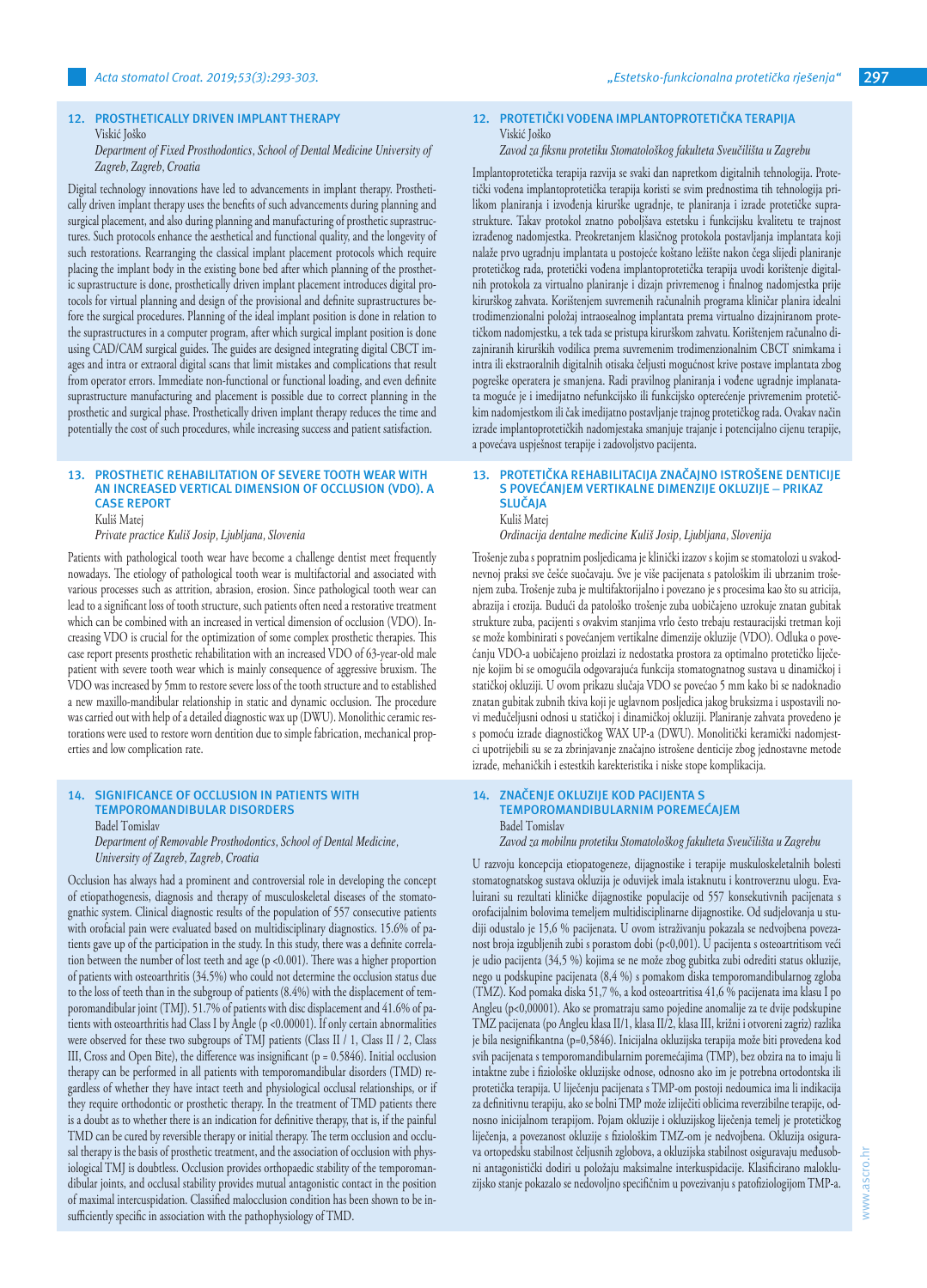## **Poster presentations**

# **P1 SHORT MINI DENTAL IMPLANTS AS MANDIBULAR OVERDENTURE STABILIZATION: 1-YEAR COHORT STUDY**

Kovačić I<sup>1</sup>, Peršić S<sup>1</sup>, CelebićA<sup>1</sup> *<sup>1</sup>Department of Removable Prosthodontics, School of Dental Medicine, University of Zagreb*

Objectives: To study clinical performance of 4 short mini-dental implants (MDIs) (6 or 8 mm long) for mandibular overdenture (OD) stabilization in patients with extremely resorbed alveolar ridge (interforaminal height < 10 mm) and to compare them with standard length MDIs (≥10 mm).

Material and methods: Short-MDI group consisted of patients with extremly resorbed mandibular alveolar ridge. Each patient received 4 short MDIs (6 or 8 mm long, 2 or 2.5 mm wide) in interforaminal region. Standard-MDI group consisted of patients who recieved MDIs longer 10 mm. MDIs were early loaded using matrices with O-rings mounted in the new mandibular ODs in interforaminal region. Clinical parameters: marginal bone loss (MBL), Modified Plaque Index (MPI) and Modified Bleeding Index (MBI) and prosthodontic complications were assessed after 1-year in function.

Results: Short-MDI group consisted of 28 patients. The MBL around short-MDI was 0.26 ± 0.35 mm after first year in function. Two MDIs broke during insertion and non of the MDI was loss afterwards (100% survival). Most of the patients had a very good oral hygiene (64,28% had no plaque and 89,28% patients without bleeding). In standard-MDI group 35 patients participated. Mean measured MBL was 0.34 ± 0.40 mm, a total of 7 MDIs were lost (95% survival) and had significantly higher MPI and MBI at first-year follow-up.

Conclusion: Within the limitations of this study, after one year in function, insertion of 4 short MDIs (6 or 8 mm long) in extremly resorbed mandibular alveolar ridge (interforaminal height < 10 mm) for stabilization of mandibular ODs showed very good results that are even better than for standard lenght MDIs.

Acknowledgment: Croatian Science Foundation for funding project: 1218: Mini dental implants and to Dentium (Seoul, Korea).

# **P2 IS IT POSSIBLE TO USE ONLY 3 MINI-DENTAL IMPLANTS FOR RETENTION OF COMPLETE MANDIBULAR OVERDENTURE?**

Topić J<sup>1</sup>, Celebić A<sup>2</sup>, Peršić Kiršić S<sup>2</sup>

*<sup>1</sup>Private Dental Practice Jolanda Topić, Makarska, Croatia*

*<sup>2</sup>Department of Removable Prosthodontics, School of Dental Medicine, University of Zagreb, Zagreb, Croatia*

Objectives: Insertion of 4 mini-dental implants (MDIs) has been recognized as standard procedure for complete mandibular overdenture (OD) retention. Possibility of insertion of only 3 MDIs has not been studied yet in a clinically controlled trial.

Methods: Forty patients appointed to receive MDIs were randomly allocated into 2 equal groups. The MDI-4 group received 4 MDIs at sites 32,34,42 and 44; the MDI-3 group received 3 MDIs (midline, 33 and 43). The MDIs were early loaded. Clinical and radiographic parameters were assessed before treatment, after insertion, after 1and after 2 years, respectively. Marginal bone loss (MBL) was measured on panoramic radiographs. Prosthodontic/technical complications were recorded (adjustments, fractures, o-ring changes, matrix changes). Patient centered outcome measures (PROM) were assessed by the OHIP14 and the Chewing Function Questionnaire.

Results: There were no significant differences in MBL between the groups at the 1- and the 2-year examinations (p>0.05). One-year mean MBL was 0.34+/-0.52 in the MDI-4, and 0.36+/-0.60 in the MDI-3 group and 0,44+/-0,68 (MDI-4) and 0,45+/-0,75 (MDI-3) after 2 years. One-year survival rate was 96% and 95% after 2 years (MDI-4 group); 98% and 98% (MDI-3 group). The PROM showed high improvement of quality of life and chewing ability after loading, with no significant difference between the groups (p>0.05). Results remained unchanged over 2 years (p>0.05). The MDI-3 group had more O-ring changes than the MDI-4 group(p<.05).

Conclusions: Retention of mandibular complete ODs by 3 MDIs instead of 4 is clinically plausible option at least in a short-term period.

Acknowledgement: Croatian Science Foundation for the project 1218

# **Poster prezentacije**

## **P1 KRATKI MINI DENTALNI IMPLANTATI ZA STABILIZACIJU MANDIBULARNE TOTALNE PROTEZE: JEDNOGODIŠNJE PRAĆENJE**

Kovačić I<sup>1</sup>, Peršić S<sup>1</sup>, Celebić A<sup>1</sup> *<sup>1</sup>Zavod za mobilnu protetiku Stomatološkog fakulteta Sveučilišta u Zagrebu,* 

Svrha: Ispitati kliničku uspješnost 4 kratka mini dentalna implantata (MDI) (6 ili 8 mm dužine) za stabilizaciju donje pokrovne proteze (PP) kod pacijenata s ekstremnom resorpcijom mandibularnog alveolarnog grebena (intrafotaminalna visina < 10 mm), te ih usporediti s MDI-jem standardne dužine (≥10 mm).

Materijali i Metode: Grupa kratki-MDI se sastojala od pacijenata s ekstremno resorbiranim mandibularnim alveolarnim grebenom. Pacijentima su ugrađena 4 kratka MDI (6 ili 8 mm dužine, 2 ili 2,5 mm širine) intraforaminalno. U grupi sa standardnim MDI-jem su sudjelovali pacijenti kojima su ugrađena 4 MDI intraforaminalno. MDI su vrlo rano opterećeni s pomoću O-ring matrica montiranih u nove donje PP. Klinički parametri: marginalni gubitak kosti (MGK), Modified Plaque Index (MPI) and Modified Bleeding Index (MBI) te protetske komplikacije procijenjeni su nakon 1 godine u funkciji.

Rezultati: Kratki-MDI skupina sastojala se od 28 pacijenata. MGK je iznosio 0.26 ± 0.35 mm nakon godine dana. Dva MDI-ja su puknula prilikom ugradnje, nakon čega više nije bilo gubitka MDI-ja (100% preživljenje). Većina pacijenata je imala veoma dobru oralnu higijenu (64,28% nije imalo plaka i 89,28% bez krvarenja). U grupi standardni-MDI sudjelovalo je 35 pacijenata. MGK je iznosio 0.34 ± 0.40 mm, te je izgubljeno sveukupno 7 MDI-ja (95% preživljenje) te su imali značajno više MPI i MBI indekse.

Zaključak: Unutar ograničenja ove studije, nakon godinu dana rada, ugradnja 4 kratka MDI-ja (6 ili 8 mm duljine) u ekstremno resorbirani mandibularni alveolarni greben (intraforaminalna visina <10 mm) za stabilizaciju mandibularnih PD pokazali su vrlo dobre rezultate koji su čak i bolji nego za MDI standardne duljine.

Zahvala: Hrvatskoj zakladi za znanost za financiranje projekta: 1218: Mini dentalni implantati i Dentium (Seoul, Korea).

## **P2 MOGU LI SE KORISTITI SAMO 3 MINI IMPLANTATA ZA RETENCIJU POTPUNE POKROVNE PROTEZE U DONJOJ ČELJUSTI?**

Topić J<sup>1</sup>, Celebić A<sup>2</sup>, Peršić Kiršić S<sup>2</sup> *1 Privatna ordinacija Jolanda Topić, Makarska 2 Zavod za mobilnu protetiku Stomatološkog fakulteta Sveučilišta u Zagrebu*

Svrha: Ugradnja četiriju mini implantata (MDI) priznat je postupak za retenciju mandibularnih potpunih pokrovnih proteza (PP). Svrha rada je procijeniti mogućnost korištenja samo 3 MDI-ja u kontroliranoj kliničkoj studiji.

Metode: Četrdeset pacijenata kojima je bila indicirana ugradnja MDI-ja slučajnim izborom raspoređeno je u 2 jednake skupine. Skupina MDI-4 dobila je 4 MDI na mjestima zubi 32, 34, 42 i 44; a skupina MDI-3 3 MDI (u sredini i na mjestima zubi 33 i 43). MDI su rano opterećeni. Klinički i radiografski parametri procijenjeni su prije terapije, nakon opterećenja, te prilikom 1. i 2. godišnje kontrole. Gubitak marginalne kosti (MBL) izmjeren je na panoramskim snimkama. Bilježene su i protetičke/tehničke komplikacije (prilagodbe, frakture, promjene o-prstena, matrica). Mjere ishoda prema procjeni pacijenata (PROM) prikupljene su s pomoću OHIP14 i upitnika o funkciji žvakanja (CFQ). Rezultati: Nije bilo značajnih razlika u rubnom gubitku kosti (MBL) između skupina ni nakon prve, ni nakon druge godine (p> 0,05). Srednja vrijednost bila je 0,34 +/- 0,52 kod MDI-4 i 0.36+/-0.60 kod MDI-3 nakon prve godine; a 0.44 +/- 0.68 (MDI-4) i 0.45 +/- 0.75 (MDI-3) nakon 2 godine. Stopa preživljavanja bila je 96% nakon prve i 95% nakon druge godine (MDI-4); a 98% i 98% za MDI-3 skupinu. Rezultati PROM-a pokazali su veliko poboljšanje kvalitete života i žvakanja nakon opterećenja, koji se nisu značajno razlikovali između skupina (p> 0.05) te su ostali nepromijenjeni tijekom 2 godine (p> 0.05). Skupina MDI-3 imala je značajno više promjena o-prstena (p <0,05).

Zaključak: Retencija mandibularnih PP-a s pomoću 3 MDI klinički je prihvatljiva opcija u dvogodišnjem razdoblju.

Zahvala: Hrvatskoj zakladi za znanost za projekt 1218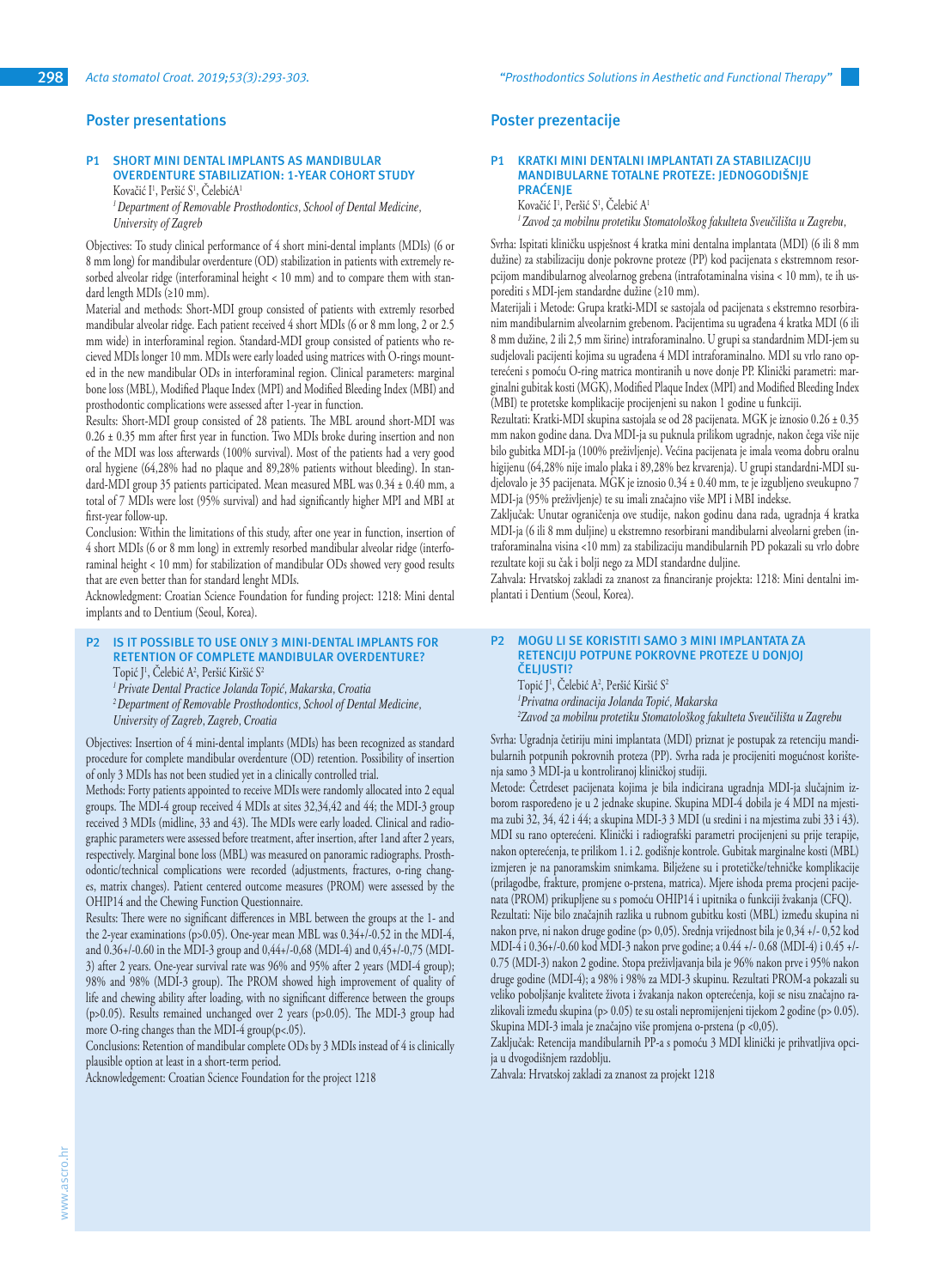#### **P3. PERIIMPLANT BONE LOSS AND CLINICAL OUTCOMES OF MINI-DENTAL IMPLANTS INSERTED IN FIRST PREMOLAR OR CANINE SITES SUPPORTING REMOVABLE PARTIAL DENTURES IN KENNEDY CLASS I PATIENTS: A 3-YEAR COHORT STUDY**

Disha V<sup>1</sup>, Celebić A<sup>2</sup>, Kovačić I<sup>2</sup>, Kranjčić J<sup>3</sup>, Topić J<sup>4</sup> Peršić Kiršić S<sup>2</sup> *1 Private Dental Office, Pristhina, Republic of Kosovo 2 Department of Removable Prosthodontics School of Dental Medicine, University of Zagreb, Croatia 3 Department of Fixed Prosthodontics School of Dental Medicine, University of Zagreb, Croatia*

*4 Private Dental Office, Makarska, Croatia*

Objectives: Outcomes and marginal bone loss (MBL) of mini-dental implants (MDIs) inserted in canine or first premolar sites for removable partial denture (RPD) retention in Kennedy Class I patients without all posterior teeth have not been documented yet. Purpose: To assess radiographic and clinical outcomes of MDIs retaining Kennedy class I free-end saddle RPDs in a clinical controlled prospective study.

Materials and methods: Ninety patients received MDI-retained RPDs. Patients were recalled on 12, 24 and 36 months. Marginal bone loss (MBL), Modified Plaque (MPI) and Bleeding (MBI) Indices were assessed. MDI complications and prosthodontic complications were recorded.

Results: The 1-year success rate was 97.6% in 86 of the responding patients (4 MDIs were lost soon after loading, 2 in the mandible and 2 in the maxilla). Mean 1-year MBL was  $0.24 \pm 0.36$ mm, and  $0.32 \pm 0.49$  mm after two years in 61 patients who responded. Mean MBL was 0.40± 0.51 in 56 respondents after 3 years. No MDIs were lost after the first year. The success rate was 96% and the survival with good prognosis 0.8% after 2 years; it was 95.2% and 1.6% after 3 years, respectively. Greater amount of MBL was recorded in females, younger patients, and in maxilla, but without statistical significance in any of the observation stages (P>.05).

Conclusions: Two MDIs inserted in previous canine/first premolar sites for retention of free-end saddle RPDs is a successful treatment option over 3 years of observation.

## **P4 FULL ORAL REHABILITATION**

Pavković M<sup>1</sup>, Paliska J<sup>1</sup>, Čelebić A<sup>2</sup> *1 Dental Clinics Breyer, Sisak Croatia 2 Department of Removable Prosthodontics School of Dental Medicine University of Zagreb, Zagreb Croatia*

Objectives: Oral rehabilitation of a patient with fixed partial denture (FPD) on implants in the maxilla and on implants and separately on natural teeth in the mandible.

Materials and Methods: A patient came into a private dental polyclinic with a desire to reconstruct lost teeth and horizontal and vertical jaw relation. After detailed clinical and radiological (CBCT) examination all maxillary teeth were scheduled for extraction. Dental implants also had to be inserted into lateral edentulous ridges in the mandible, while anterior teeth needed to be reconstructed by means of a fixed partial denture (FPD). First steps included teeth extractions and implants placement in the maxilla with immediate temporary construction (FPD on all-on-4). At the same time, the mandibular implants were inserted and temporary bridges were made. Temporary FPD served to reconstruct jaw relationship and to provide a patient with a pleasant esthetic appearance. After 3 months the patient was recalled for a therapy with a permanent FPD.

Conclusion: After therapeutic procedures which lasted few month and included teeth extractions, implant placement, and construction of a temporary FPD, the patient finally received a permanent FPD. The procedures had a multidisciplinary approach and included a specialist of prosthodontics, endodontics and oral surgeon in order to establish a detailed plan and future reconstruction before the therapy ever started, and to explain the patient what to expect.

## **P5 A 3-YEAR CLINICAL OUTCOMES AND QUALITY OF LIFE IN PATIENTS REHABILITATED BY MEANS OF BASAL AND COMPRESSIVE DENTAL IMPLANTS: CASE SERIES**

Abusharkh Adel<sup>ı</sup>, Buković Dino <del>'</del>

**1** *Swiss Dental Center, Althahrie-Hebron, Palestine*

*2 Department of Removable Prosthodontics, School of Dental Medicine, University of Zagreb, Zagreb, Croatia*

Objectives: In patients with no alveolar bone in posterior maxillary regions, often combined with a small bucco-lingual ridge diameter, it is almost impossible to construct a fixed partial denture (FPD) by means of conventional implantology, even after a sinus-lift procedure, which increases duration of a treatment.

#### **P3 GUBITAK PERIIMPLANTANTNE KOSTI I KLINIČKI ISHODI TERAPIJE MINI-IMPLANTATIMA INSERIRANIMA NA MJESTU PRVOG PRETKUTNJAKA ILI OČNJAKA ZA RETENCIJU DJELOMIČNE PROTEZE KOD PACIJENATA KENNEDY KLASE I: TROGODIŠNJE KOHORT ISTRAŽIVANJE**

Disha V<sup>1</sup>, Čelebić A<sup>2</sup>, Kovačić I<sup>2</sup>, Kranjčić J<sup>3</sup>, Topić J<sup>4</sup>, Peršić S<sup>2</sup> *Privatna zubna ordinacija, Priština, Kosovo Zavod za mobilnu protetiku Stomatološkog fakulteta Sveučilišta u Zagrebu Zavod za fiksnu protetiku Stomatološkog fakulteta Sveučilišta u Zagrebu Privatna zubna ordinacija, Makarska*

Ciljevi: Procjene o kliničkim ishodima i gubitku marginalne kosti (MBL) oko mini-implantata (MDI) koji su inserirani na mjesta očnjaka ili prvih premolara za retenciju djelomične proteze (DP) kod pacijenata Kennedy klase I bez svih stražnjih zuba još nisu dokumentirane.

Svrha: Procijeniti radiografske i kliničke ishode MDI-a koji retiniraju DP s distalnim sedlima kod pacijenata Kennedy klase I u kliničkoj kontroliranoj prospektivnoj studiji.

Materijali i metode: Devedeset pacijenata dobilo je DP retiniranu MDI. Pacijenti su kontrolirani nakon 12, 24 i 36 mjeseci. Procijenjeni su: gubitak periimplantne kosti (MBL), modificirani plak indeks (MPI) i modificirani indeks krvarenja (MBI). Zabilježene su komplikacije kod MDI-ja i protetičke komplikacije.

Rezultati: Uspjeh nakon 1 godine bio je 97,6% u 86 ispitanika (4 MDI-a su izgubljena ubrzo nakon opterećenja, 2 u mandibuli i 2 u maksili). Prosječni 1-godišnji MBL bio je 0,24 ± 0,36 mm, a 0,32 ± 0,49 mm nakon dvije godine kod 61 pacijenta koji su došli na kontrolni pregled. Prosječni MBL iznosio je 0,40 ± 0,51 u 56 ispitanika nakon 3 godine. Niti jedan MDI nije izgubljen nakon prve godine. Uspjeh je bio 96%, a preživljavanje MDI s dobrom prognozom 0,8% nakon 2 godine; nakon 3 godine uspješnost je iznosila 95,2%, a preživljavanje MDI s dobrom prognozom 1,6%. Veća količina MBL izmjerena je kod žena, mlađih pacijenata i u maksili, ali bez statističke značajnosti u bilo kojoj kliničkoj fazi kontrolnih pregleda (P> .05).

Zaključak: Insercija dva MDI-a na mjestima očnjaka / prvih premolara za retenciju DP s distalno slobodnim sedlima pokazala se uspješnim terapijskim postupkom tijekom 3 godine kliničke kontrole.

## **P4 POTPUNA ORALNA REHABILITACIJA**

Pavković M<sup>1</sup>, Paliska J<sup>1</sup>, Čelebić A<sup>2</sup>

*<sup>1</sup>Stomatološka poliklinika Breyer, Sisak*

*<sup>2</sup>Zavod za mobilnu protetiku Stomatološkog fakulteta Sveučilišta u Zagrebu*

Cilj rada: Napraviti oralnu rehabilitaciju fiksnim protetičkim radom na implantatima u maksili i na implantatima i posebno na zubima pacijenta bez povezivanja zuba i implantata u mandibuli.

Materijali i postupci: U privatnu polikliniku dolazi pacijent sa željom da nadoknadi izgubljene zube i rekonstruira zagriz. Kliničkim i radiološkim (CBCT) pregledom ustanovljeno je da su svi zubi gornje čeljusti za ekstrakciju. U donjoj čeljusti lateralne segmente potrebno je opskrbiti implantatima, a frontu izliječiti i rekonstruirati fiksnim protetskim radom. Terapija započinje ekstrakcijama i implantacijama u gornjoj čeljusti. Odmah nakon operativnog zahvata kreće se s izradom privremenog *all-on*-4 rada. Istovremeno se ugrađuju implantati lateralno u mandibuli i izrađuju donji privremeni mostovi. Privremenim radovima uspostavili su se novi međučeljusni odnosi i poboljšala se estetika. Nakon završetka privremenih radova pacijent dobiva udlagu (brukser) i dolazi nakon 3 mjeseca na izradu trajnih radova.

Zaključak: Nakon višemjesečne terapije koja je uključivala vađenja, implantacije, popravke i liječenja zubi, pacijent dobiva trajni rad. Pri izradi implantoprotetičkog rada potreban je multidisciplinarni pristup i suradnja protetičara, specijalista endodoncije i oralnog kirurga kako bi se detaljno isplanirao protetički rad prije početka terapije.

## **P5 REZULTATI 3 GODIŠNJEG ISTRAŽIVANJA KVALITETE ŽIVOTA KOD PACIJENATA LIJEČENIH POMOĆU BAZALNIH I KOMPRESIJSKIH IMPLANTATA**

Abusharkh A<sup>1</sup>, Buković D<sup>2</sup>

*1 Švicarski dentalni centar, Althahrie Hebron, Palestina*

*2 Zavod za mobilnu protetiku Stomatološkog fakulteta Sveučilišta u Zagrebu*

Svrha rada: Kod pacijenata s opsežno resorbiranim alveolarnim grebenima gornje čeljusti te malim vestibulo-palatinalnim promjerom, gotovo je nemoguće napravit fiksnoprotetički rad (FPD) pomoću konvencionalnih implantata, čak i s operacijom podizanja dna sinusa te augmentacijama koje ne daju uvijek željene rezultate, a produžuju vrijeme trajanja terapije.

Materijal i metode: Ukupno 5 bolesnika (4 muškarca i 1 žena) s izrazito resorbiranom al-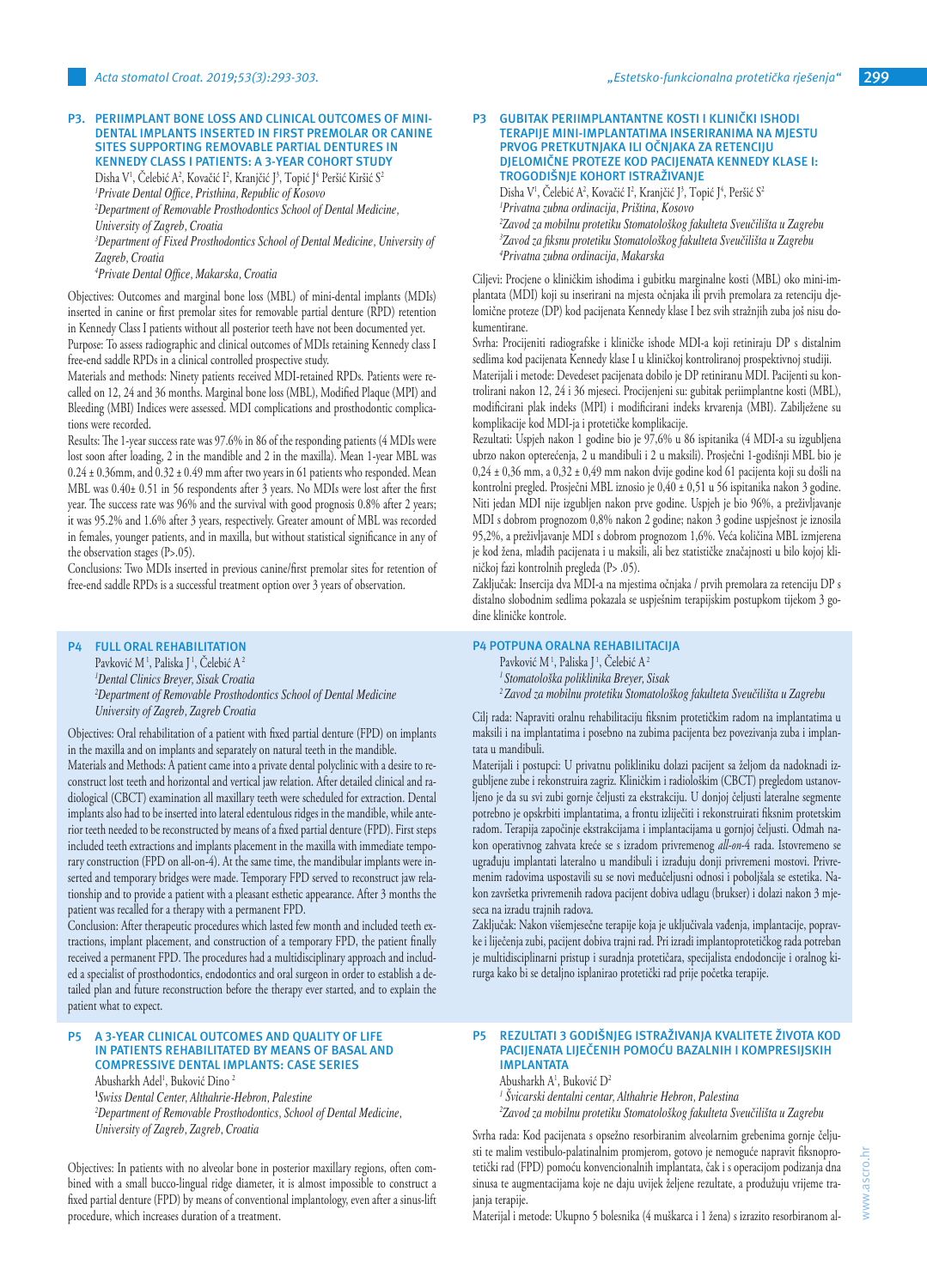Material and Methods: A total of 5 patients participated. All of them had almost no maxillary bone in the posterior region and all of them had too small bucco-lingual diameter in the anterior region for standard-size dental-implant placement. They were treated by means of strategic implants (NSI, Italy) using a combination of thin compressive implants and basal cortical implants. Two distal implants were anchored in the pterygoid process of the sphenoid bone. Immediate loading was obtained by final porcelain-fused-to-metal FPD. Patient Reported Outcome Measures (PROM) were recorded using two questionnaires: the OHIP-14 and the chewing function questionnaire (CFQ): before treatment, 15 days after new FPD delivery, at the one-year and at the 3-year observation stages. Results: Patients had high summery scores of the OHIP14 and CFQ which decreased significantly after the treatment  $(p<0.01)$  presenting a very high treatment effect. The scores continued to decrease at the 1-year observation stage and remained unchanged afterwards (p>0.05). MPI was 1 in 4 patients and 2 in one patient. No problems were recorded with any of the implants, they were firm at each follow-up and no bone loss was recorded. Conclusion: Immediate loading of 10 strategic implants with a FPD in cases when stan-

dard size implants can't be inserted without demanding surgical augmentative procedures seems to be a clinically viable option, at least for the first 3-years of clinical use.

## **P6 IMMEDIATE LOADING - NEW TECHNOLOGIES**

Slovša D<sup>1</sup>, Slovša R<sup>1</sup>, Bacinger N<sup>1</sup>, Resan S<sup>1</sup>, Kovačević Pavičić D<sup>2</sup> *1 Polyclinic smile, Opatija Croatia 2 Department of Dental Prosthetics Dental Medicine Study, Faculty of Medicine, University of Rijeka, Rijeka Croatia*

Case report: Patient came to dental office with upper denture. Two months earlier, all maxillary teeth had been extracted because of advanced stage of periodontal disease and several periapical lesions. Analyzing the CBCT, and using the software Codiagnostix and CARES, a virtual temporary bridge was created to plan the implants position considering the large bone defects that patient had. The envisaged angulation of implants was analyzed in order to predict whether the abutments could correct this angle and whether the screw holes would be in a satisfactory place on the crowns. A surgical guide was also planned to transmit precisely the virtual plan in the mouth and embed the implants at defined positions. A new Straumann BLX implant (March 2019) (Straumann, Switzerland) was used in the surgical part because there was an indication for immediate loading.

Abutment level impression was taken the same day and a bite template was ponitioned. The next day, the patient received a screw retained temporary bridge made of Telio CAD (PMMA) (Ivoclar Vivadent, Liechtenstein) with the Nexco composite (Ivoclar Vivadent, Liechtenstein). The aim of this presentation is to show how digital technologies facilitate the work of therapists and dental technicians and how predictability of the appearance of a definitive prosthetic replacement is important nowadays.

## **P7 CREATING A TEMPORARY ALL ON 6 WITH A REINFORCED SKELETON**

Vučinić D1 , Kovač Z², Tariba Knežević P², Vukman R² *1 Private dental practice Paušić- Vučinić, Ogulin ²Department of Prosthetic Dentistry, School of Dental Medicine, Faculty of Medicine, University of Rijeka, Rijeka Croatia* 

The All on 6 concepts is a predictable therapeutic approach to the treatment of jaundice in patients who do not want to undergo demanding and long-lasting regenerative bone augmentation procedures. The concept has a high rate of success (93%) if the therapy plan is detailed and carefully followed by the rules of prosthetic load. In addition to the many factors that need to be met for a successful outcome of the therapy, it is advised to tighten the implant during the period of osseointegration. In this paper, one of the fastest and efficient ways of prosthetic delivery of dental implants will be presented in all 6 therapeutic concepts.

CASE REPORT: The patient, aged 68, comes to a specialist dental prosthetic clinic because of the inability to carry the upper full prosthesis. Clinical examination showed a great atrophy of the upper alveolar ridge and proposed the preparation of fixed prosthetic implant work. In the plan of therapy, it was decided to set 6 implants according to the Allon-6 concept, and to create temporary replacement by intraoral welding of the upgrades. In the area 14,13,11,21,23,24, 6 Nobel Biocare implants were placed (diameter 3.5mm and length 11.5mm, diameter 4,3mm and length 10mm at position 23). After implanting dental implants, a titanium construction was made, and the existing complete prosthesis was adapted to the titanium construction and modified to a fixed prosthetic replacement.

#### **300** *Acta stomatol Croat. 2019;53(3):293-303. "Prosthodontics Solutions in Aesthetic and Functional Therapy"*

veolnom kosti u stražnjem dijelu i premalim vestibulo-palatinalnim promjerom kosti u prednjem području za standardne veličine dentalnih implantata, uključeni su u istraživanje. Imali su neadekvatne stare potpune gornje proteze, te nisu bili spremni proći postupak nadomještanja koštane mase. Postavljeni su im bazalni i kompresijski implantati (NSI, Italija). Dva distalna implantata su usidrena u pterigoidnom procesu sfenoidne kosti, a ostali prema protokolu u gornju čeljust. Implantati su imedijatno opterećeni, u roku od 72h, fiksnim protetičkim radom (semicirkularni most) izrađenim od metal-keramike. Pacijenti su praćeni pomoću dva upitnika: OHIP-14 i upitnika žvačne funkcije (CFQ): prije liječenja, 15 dana nakon izrade protetičkog rada, nakon jedne i tri godine. Također je promatran plak indeks (MPI).

Rezultati: Bolesnici su imali visoke početne rezultate na OHIP14 i CFQ koji su značajno smanjeni nakon tretmana (p <0,01) koji pokazuje vrlo visoku učinkovitost liječenja. Rezultat se popravlja tijekom 1 godine i nakon toga ostaje nepromijenjen (p> 0,05). MPI je 1 u 4 pacijenta i 2 u jedne bolesnice. Nisu zabilježeni problemi s bilo kojim od implantata, svi su čvrsti i bez gubitka okolne kosti.

Zaključak: Imedijatno opterećenje s 10 strateških implantata i fiksnoprotetičkim radom, u slučajevima kada standardne dentalne implantata ne možemo koristiti bez zahtjevnih kirurških procedura, čini se da je kao moguća klinički održiva opcija, barem za prve 3-godine kliničke upotrebe.

#### **P6 IMEDIJATNO OPTEREĆENJE – NOVE TEHNOLOGIJE**

Slovša D<sup>1</sup>, Slovša R<sup>1</sup>, Bacinger N<sup>1</sup>, Resan S<sup>1</sup>, Kovačević Pavičić D<sup>2</sup> *1 Poliklinika smile, Opatija 2 Katedra za stomatološku protetiku Studija dentalne medicine Medicinskog fakulteta Sveučilišta u Rijeci*

Prikaz slučaja: Pacijent dolazi u ordinaciju dentalne medicine s gornjom privremenom, potpunom protezom. Dva mjeseca ranije izvađeni su svi maksilarni zubi radi uznapredovalog parodontitisa i više periapikalnih lezija.

Analizom postekstrakcijskog CBCT-a, te pomoću softvera Codiagnostix i CARES izrađen je virtualni privremeni most u svrhu planiranja pozicije implantata s obzirom na velike koštane defekte koje je pacijent imao. Analizirala se predviđena angulacija implantata kako bi se predvidjelo može li se sa suprastrukturama ispraviti taj kut te da li će otvori za vijke biti na zadovoljavajućem mjestu na krunicama. Također je planirana i kirurška šablona kojom se točno prenosi virtualni plan u usta i ugrađuju implantati na definiranim pozicijama.

U kirurškom dijelu korišten je novi Straumann BLX implantat (ožujak 2019.) (Straumann, Švicarska) čija indikacija je upravo imedijatno opterećenje. Isti dan postoperativno je uzet otisak na razini *screw retained abutment-a* i izrađena zagrizna šablona. Idući dan je pacijent dobio fiksni privremeni most izrađen od materijala Telio CAD (PMMA) (Ivoclar Vivadent, Liechtenstein) uz Nexco kompozit (Ivoclar Vivadent, Liechtenstein) za imitaciju gingive.

Cilj ovog rada je prikazati koliko digitalne tehnologije olakšavaju rad terapeuta i dentalnog tehničara te koliko je danas važna predvidljivost izgleda definitivnog protetičkog rada.

## **P7 IZRADA PRIVREMENOG** *ALL ON 6* **S OJAČANIM SKELETOM**

Vučinić D1 , Kovač Z², Tariba Knežević P², Vukman R² *1 Ordinacija dentalne medicine M. Paušić – Vučinić; Ogulin ²Katedra za stomatološku protetiku Studija dentalne medicine Medicinskog fakulteta Sveučilišta u Rijeci*

*All on 6* koncept predstavlja predvidljiv terapijski pristup u liječenju bezubih čeljusti kod pacijenata koji ne žele prolaziti zahtjevne i dugotrajne regenerativne zahvate koštanih augmentacija. Koncept ima visoku stopu uspješnosti (93%) ukoliko se detaljno i pažljivo postavi plan terapije te poštuju pravila protetičkog opterećenja. Osim brojnih faktora koje je potrebno zadovoljiti za uspješan ishod terapije, savjetuje se čvrsto povezivanje implantata u periodu oseointegracije. U ovom radu bit će prikazan jedan od brzih i efikasnih načina izrade privremene protetičke opskrbe dentalnih implantata kod *all on 6* terapijskog koncepta.

Prikaz slucaja: Pacijentica stara 68 godina dolazi u specijalističku ordinaciju za dentalnu protetiku zbog nemogućnosti nošenja gornje potpune proteze. Kliničkim pregledom uočena je velika atrofija gornjeg aveolarnog grebena te je predložena izrada fiksnoprotetičkog rada na implantatima. U planu terapije odlučeno je postaviti 6 implantata prema konceptu *All-on-6*, te izraditi privremeni nadomjestak pomoću intraoralnog zavarivanja nadogradnji. U području zubi 14,13,11,21,23,24 postavljeno je 6 Nobel Biocare implantata (promjera 3,5 mm i dužine 11,5 mm, te promjera 4,3 mm i dužine 10 mm na poziciji zuba 23). Nakon ugradnje dentalnih implantata napravljena je titanska konstrukcija, te je postojeća potpuna proteza adaptirana na titansku konstrukciju i modificirana u fiksnoprotetički rad.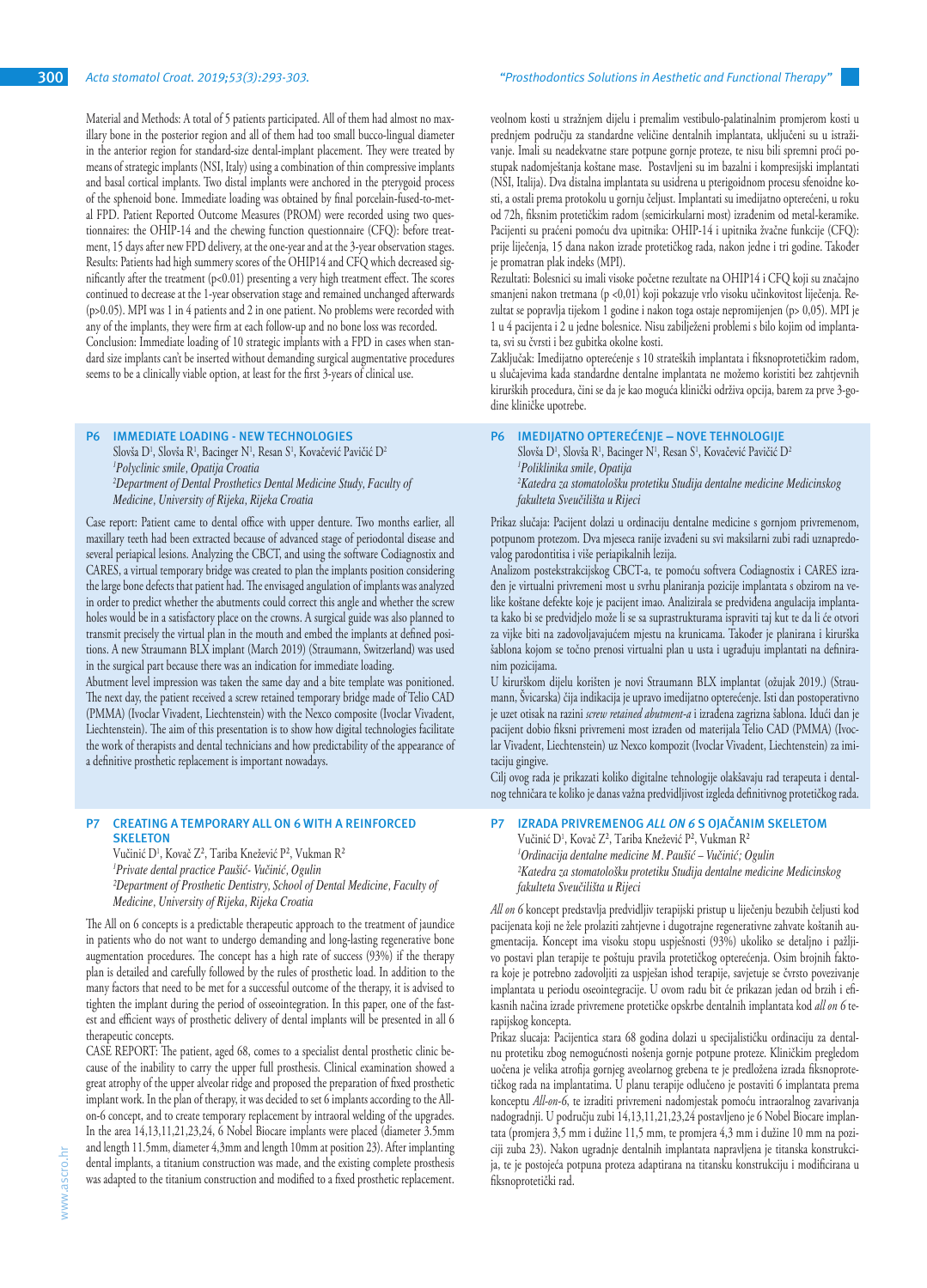## **P8 IMMEDIATE IMPLANT PLACEMENT IN A SOCKET AFTER EXTRACTION OF ENDODONTICALLY FAILED MOLAR TOGETHER WITH PROSTHODONTIC RECONSTRUCTION: A CASE REPORT** Gagović S<sup>1</sup>, Corić A<sup>2</sup>, Hrelja M<sup>3</sup>, Poljak-Guberina R<sup>4</sup>

*1 Private Dental Office mr. sci. Snježana Gagović, dr. med. dent. Zagreb, Croatia*

*2 Health Center Mostar, Bosnia and Hercegovina*

*3 Private Dental Office Hrelja Dugo Selo, Croatia 4 Department of Prosthodontics, School of Medicine, University of Split, Split* 

*Croatia*

Objectives: Alveolar ridge preservation using bovine or artificial bone particles with collagen matrix or PRF, with or without immediate implant placement has proved to reduce horizontal and vertical bone atrophy that occur, mostly in the coronal portion of the buccal bone plate following tooth extraction when compared to spontaneous socket healing. Methods: A patient with an endodontic failure due to chronic periapical lesion of the tooth 16 was scheduled for extraction. Roots were separated and extracted atraumatically. Wound was debrided, curetted, and cleaned first with Medazol solution and finally with physiological solution. The implant 5x10 mm (DENTIUM, South Korea) was inserted immediately in a previous site between the mesial-buccal and palatal root. Osteotomy site was extended 3-4 mm beyond the apical end of the socket to achieve primary stability. Space between the implant and the bone was filled with "sticky"bone (bone particles+I-PRF). The wound was closed with A-PRF and sutured. Another implant 3,75x10 mm was placed in the healed alveolus in the site 14 after raising a flap.

Results: Sutures were removed after 7 days. Four month later x-ray showed satisfactory results. Metal-ceramic fixed partial denture was made on 16-14 titanium abutments. Patient was very satisfied and without any problems over 1-year follow-up period.

Conclusion: With appropriate preoperative procedures immediate implant placement after cleaning and decontaminating the surgical sites may be indicated for replacing teeth lost due to chronic periapical lesions to prevent bone atrophy and to preserve bone due to regenerative potentials immediately after tooth extraction.

## **P9 LESS IS MORE – MINIMALLY INVASIVE APPROACH FOR ACHIEVING SATISFACTORY AESTHETIC** Spehar D<sup>1</sup>, Jakovac M<sup>2</sup>

*1 Dental Office Špehar, Bjelovar Croatia*

*2 Department of Fixed Prosthodontics School of Dental Medicine University of Zagreb, Zagreb Croatia*

In this clinical research we wanted to see is it possible to achieve satisfactory aesthetic with minimally invasive tooth preparation. Twenty endodontically treated teeth, premolars and molars, were prepared for crown. The crowns were made from IPS e.max CAD (lithiumdisilicate), which enables achieving excellent aesthetic results. As mentioned material beside conventional layering technic allows manufacture of monolithic crowns, it was decided that ten crowns will be monolithic and ten layered, and at the end the aesthetic of both crowns will be assessed and compared. For layered crowns the teeth were prepared following standard recommendations, 1.5 – 2 mm occlusal with 1 mm wide rounded shoulder, while for monolithic crowns the teeth were prepared 1 mm occlusal with 0.6 mm wide rounded shoulder and associated axial inclination. After cementation patients were asked to assess the aesthetic of crowns using Visual Analog Scale (VAS). As the length of VAS is 100 mm, by measuring the distance where the line is marked the numeric value of satisfaction with aesthetic of the crown was obtained. Patients average satisfaction with the aesthetic of layered crowns was 97.8%, while average patient's satisfaction with the aesthetic of monolithic crowns was 99.7%. From the obtained results it can be seen that with minimally invasive approach satisfactory aesthetic results can be achieved, compared to layered glass-ceramic crowns as one of the most beautiful material in fixed prosthodontics.

# **P10 BOTULINUM TOXIN TYPE A IN PRE-PROSTHETIC TREATMENT** Tariba Knežević P½, Vučinić D², Prpić J¾, Uhač M4

<sup>1</sup>Department of Prosthetic Dentistry, School of Dental Medicine, Faculty of *Medicine, University of Rijeka, Rijeka Croatia 2 Private dental practice Paušić- Vučinić, Ogulin Croatia 3 Department of Oral Pathology and Periodontology, School of Dental Medicine, Faculty of Medicine, University of Rijeka, Rijeka Croatia 4 Private dental practice Dentex, Rijeka Croatia*

The smile is considered as the most attractive facial expression and plays a major role in facial aesthetics. Gummy smile (GS) is a synonym for excessive gingival display. It is defined as a normal smile with gingival visibility between the marginal gingiva of the maxillary central incisors and lower margin of the upper lip exceeding 4 mm. It is considered as unattractive. The prevalence of GS varies between 10,5-29%, predominantly occurring in women. Several etiological factors are related to GS onset, and therapeutic solutions dif-

### **P8 IMEDIJATNA UGRADNJA IMPLANTATA U EKSTRACIJSKU RANU NAKON VAĐENJA NEUSPJEŠNO IZLIJEČENOG MOLARA S KRONIČNIM PERIAPEKSNIM PROCESOM I PROTETIČKA REKONSTRUKCIJA: PRIKAZ SLUČAJA**

Gagović S<sup>1</sup>, Corić A<sup>2</sup>, Hrelja M<sup>3</sup>, Poljak-Guberina R<sup>4</sup> *1 Ordinacija dentalne medicine mr. sci. Snježana Gagović, dr. med. dent. Zagreb 2 Dom zdravlja, Mostar 3 Ordinacija dentalne medicine Hrelja, Dugo Selo*

*4 Zavod za stomatološku protetiku Medicinskog fakulteta Sveučilišta u Splitu*

Cilj: Prezervacija alveolnog grebena pomoću goveđe ili umjetne kosti uz kolageni matriks ili PRF, s ili bez imedijatne ugradnje implantata smanjuje horizontalnu i vertikalnu atrofiju kosti koja se inače javlja najviše u koronarnom dijelu bukalne koštane stijenke nakon ekstrakcije zuba u usporedbi sa spontanim cijeljenjem alveole.

Metode: Zub 16 s kroničnom periapeksnom lezijom zuba bio je određen za ekstrakciju. Korijeni su odvojeni i ekstrahirani atraumatski. Rana je debridirana, očišćena i prvo isprana Medazol otopinom i na kraju fiziološkom otopinom. Implantat 5x10 mm (DENTI-UM, Južna Koreja) ugrađen je imedijatno u mjesto između mezijalno-bukalnog i palatinalnog korijena. Preparacija je proširena 3-4 mm dublje od apikalnog kraja alveole kako bi se postigla primarna stabilnost. Razmak između implantata i kosti bio je ispunjen "ljepljivom "kosti (zrnca kosti + I-PRF). Rana je zatvorena s A-PRF-om i zašivena. Drugi implantat 3,75x10 mm ugrađen je u zacijeljen greben na mjestu 14 nakon podizanja režnja. Rezultati: Šavovi su uklonjeni nakon 7 dana. Četiri mjeseca kasnije rendgenski snimci pokazali su zadovoljavajuće rezultate. Metal-keramički most izrađen je na titanskim implantatnim nadogradnjama na implantatima u poziciji zubi 14 i 16. Pacijent je bio vrlo zadovoljan i bez ikakvih problema tijekom jednogodišnjeg razdoblja praćenja.

Zaključak: Uz odgovarajuće preoperativne postupke indicirana je imedijatna ugradnja implantata nakon čišćenja i dekontaminacije alveole nakon ekstrakcije zuba zbog kroničnih periapikalnih lezija, a kako bi se spriječila atrofija i očuvala kost zbog regenerativnih potencijala prisutnih odmah nakon ekstrakcije zuba.

## **P9 MANJE JE VIŠE – MINIMALNO INVAZIVNIM PRISTUPOM DO ZADOVOLJAVAJUĆE ESTETIKE** Spehar D<sup>1</sup>, Jakovac M<sup>2</sup> *1 Ordinacija dentalne medicine Špehar, Bjelovar 2 Zavod za fiksnu protetiku Stomatološkog fakulteta Sveučilišta u Zagrebu*

U kliničkom istraživanju željelo se vidjeti da li minimalno invazivnim pristupom brušenju zuba možemo dobiti zadovoljavajuću estetiku. Dvadeset endodontski liječenih zubi, premolara ili molara, brušeno je za krunicu. Kao materijal izbora korišten je IPS e.max CAD (litij-disilikat), koji omogućuje postizanje odličnih estetskih rezultata. Kako navedeni materijal osim klasične slojevane tehnike omogućuje i izradu monolitnih krunica odlučeno je da će deset krunica biti monolitnih a deset slojevanih, te da će se usporediti estetika obaju krunica. Za slojevane krunice zubi su brušeni po klasičnim preporukama, 1.5-2 mm okluzalno i 1 mm aproksimalno, dok su za monolitne krunice zubi brušeni 1 mm okluzalno sa stepenicom od 0.6 mm i pripadajućim kutom konvergencije. Nakon cementiranja pacijenti su zamoljeni da ocijene estetiku krunica koristeći *Visual Analog Scale* (VAS). Kako je VAS duga 100 mm mjerenjem udaljenosti na kojoj je prekrižena linija dobili smo postotak zadovoljstva estetikom krunica. Prosječno zadovoljstvo pacijenata estetikom slojevanih krunica iznosilo je 97,8% dok je zadovoljstvo pacijenata monolitnim krunicama bilo 99,7%. Iz navedenih rezultata vidljivo je da minimalno invazivnim pristupom možemo dobiti zadovoljavajuće estetske rezultate, usporedive sa slojevanim staklo-keramičkim krunicama kao jednima od estetski najljepših materijala u fiksnoj protetici.

# **P10 BOTULINUM TOKSIN TIPA A U PREDPROTETIČKOJ PRIPREMI PACIJENTA**

Tariba Knežević P<sup>1</sup>, Vučinić D<sup>2</sup>, Prpić J<sup>3</sup>, Uhač M<sup>4</sup> *1 Katedra za stomatološku protetiku Studija dentalne medicine Medicinskog fakulteta Sveučilišta u Rijeci 2 Ordinacija dentalne medicine Paušić- Vučinić, Ogulin 3 Katedra za oralnu medicinu i parodontologiju Studija dentalne medicine Medicinskog fakulteta Sveučilišta u Rijeci 4 Ordinacija dentalne medicine Dentex, Rijeka*

Osmijeh se smatra najatraktivnijom facijalnom ekspresijom i ima vrlo važnu ulogu u estetici lica. *Gummy smile* (GS) predstavlja prekomjernu vidljivost gingive. Definira se kao vidljivost gingive između marginalne gingive središnjih sjekutića i donjeg ruba gornje usne koja je veća od 4 mm pri normalnom osmijehu i smatra se estetski neprivlačnim. Javlja se u 10,5% - 29% populacije, češće u žena. Nekoliko različitih etioloških čimbenika može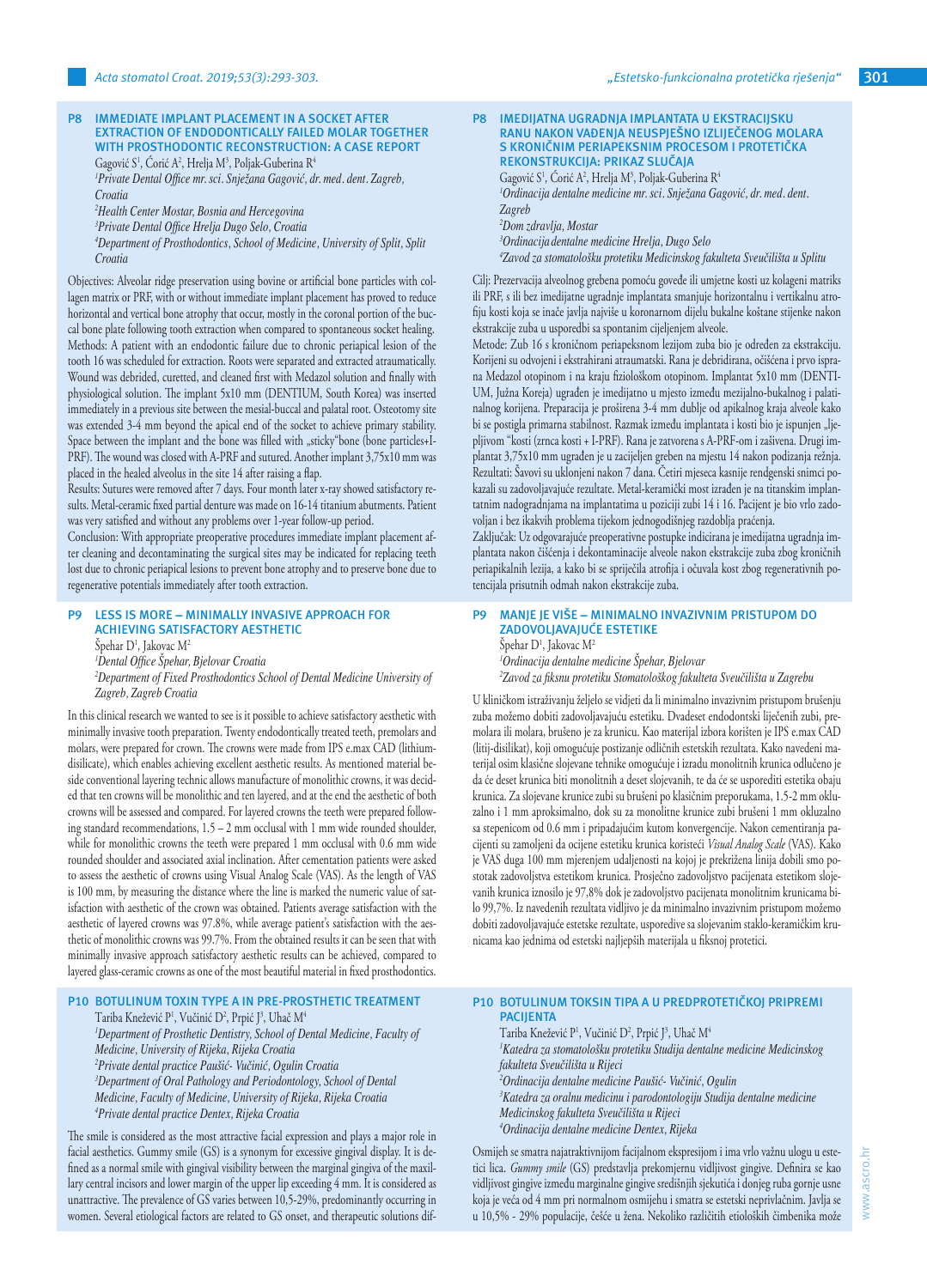fer for each of them. Hyperactive upper lip is the most common cause of GS in patients seeking the GS correction. Most of the treatment solutions are invasive including gingival, muscle or bone surgery. Botulinum toxin type A (BTA) presents a rather novel treatment option which is used as only therapeutic solution in clinical cases with hyperactive upper lip or as an additional treatment in GS cases of different etiology. Patients with hyperactive upper lip and GS present a challenge for prosthetic treatment especially in the maxillary anterior sextant, so BTA therapy could be the answer. Case report: A 21-year old patient was dissatisfied with the shape of her maxillary central incisors. Additionally, she reported discomfort related to excessive gingival display when smiling. Suggested treatment included GS correction using BTA and prosthetic therapy later on. After BTA therapy the patient was satisfied with her smile aesthetics and decided against the prosthetic treatment.

## **P11 VIRTUAL DESIGN-VISUALISATION OF THE RECONSTRUCTION USING ONLY DIGITAL REPOSITION OF NATURAL TEETH**

Vukman R<sup>1</sup>, Gržić R<sup>1</sup>, Vučinić D<sup>2</sup>, Ahmić M<sup>3</sup>, Trkulja S<sup>3</sup> *1 Department of Prosthetic Dentistry, School of Dental Medicine, Faculty of Medicine, University of Rijeka, Rijeka Croatia 2 Private dental practice Paušić- Vučinić, Ogulin Croatia 3 Dental Inpuls, dentalni laboratorij, Rijeka Croatia*

While planning a prosthetic reconstruction it is important to carefully plan every detail to achieve satisfying aesthetics and function. The visualisation of the future construction is needed to inform the patient about the possible outcome before even starting the therapy. In this way it is possible to avoid the patient's disappointment. The success of the rehabilitation depends on the therapists, the technicians and the patient's satisfaction. The use of digital tools is unavoidable in the contemporary visualisation techniques. Also dental photography is used for easier communication between the therapist and the dental technician and assists in planning prosthodontics therapy.

# **P12 ANTERIOR BRIDGE – AESTHETIC - CASE REPORT**

Lešić N<sup>1,2</sup>, Seifert D<sup>1,2,3</sup>, Celebić A<sup>4</sup>.

*1 Dentalna medicina Seifert d.o.o., Zagreb Croatia*

*2 Faculty of Dental Medicine and Health, University of J.J. Strossmayer in Osijek, Osijek Croatia*

*3 Dental study School of Medicine, University of Split, Split Croatia*

*4 Department of Removable Prosthodontics School of Dentistry University of Zagreb, Zagreb, Croatia*

On the first appointment in a dental office, swelling and periapical abscess is registered on patient's right medial incisive. Clinically and X-ray exam revealed a vertical root fracture. With the patient's consent, tooth was extracted, but anatomical structures did not allow implantation without additional bone augmentation and guided tissue regeneration procedures. Patient refused implant therapy, because of long lasting procedures and fear of painful procedures. Anatomical crown of the extracted tooth was used as provisional restoration during bone and soft tissue healing. Tooth crown was adhesively cemented on adjacent teeth, using EverStick perio (GC Japan) glass fibers. After 6 months, prosthetic therapy was done. Tooth preparation was minimally invasive – partial veneers were prepared on mesial part of tooth 12 and palatal veneer on tooth 21. Ceramic systems allow the creation of restorations that perfectly fit into the adjacent tissues by color, shape and function. Lithium disilicate ceramic system e. max press (Ivoclar, Liechtenstein) was used to make the anterior veneer-retained bridge. Occlusal contacts and guidance were obtained, and restoration was cemented using adhesive cementation procedures. Contemporary ceramic systems and adhesive cementation, using composite adhesive system allow "invisible" restoration.

# **P13. DIGITAL PLANNING AND PROSTODONTIC REHABILITATION OF PATIENT WITH PERIODONTITIS**

Jurilj V', Kuiš D², Kovač Z', Uhač I'

*1 Department of Prosthodontics, Dental Clinic, Clinical Hospital Center Rijeka 2 Department of Periodontology, Dental Clinic, Clinical Hospital Center Rijeka* 

Female patient D. R., aged 41, sistemically healty, non-smoker, after receiving initial periodontal therapy with systemic antibiotics (amoxicillin 500 mg and metronidazole 250 mg) was included in supportive periodontal therapy for three years (recall every six months), and decided to improve her appearance since she was not pleased with her smile. After clinical examination, esthetic prosthodontic rehabilitation of her anterior teeth with correction of smile line and reconstruction of lateral segment was planned. The initial DSD (digital smile design) was performed in order to visualize planned changes. After the agreement on tooth shape and color, 3D digital model was made in Dental Desktop 3Shape programme, printed using 3D printer and duplicated with silicone key on the padovesti do nastanka GS, a terapijska rješenja se razlikuju za svakog od njih. Hiperaktivna gornja usna je najčešći uzrok GS-a u osoba koje traže njegovu korekciju. Većina terapijskih rješenja su invazivna i uključuju kirurške zahvate na gingivi, mišićima i kostima. Aplikacija botulinum toksina tipa A (BTA) predstavlja novije terapijsko rješenje koje se koristi kao jedina terapijska metoda u kliničkim slučajevima hiperaktivne gornje usne ili pak kao dodatno terapijsko sredstvo u korekciji GS-a druge etiologije. Obzirom da pacijenti s hiperaktivnom gornjom usnom i GS općenito predstavljaju izazov za protetičku opskrbu gornjeg frontalnog segmenta zubnog niza, terapija BTA predstavlja mogući odgovor. Prikaz slučaja: 21-godišnja pacijentica dolazi radi nezadovoljstva oblikom centralnih inciziva. Daljnjom anamnezom utvrđeno je nezadovoljstvo i vidljivošću gingive. Predložena terapija je uključivala primarno korekciju prekomjerne vidljivosti gingive primjenom BTA, te po potrebi naknadnu protetičku opskrbu centralnih inciziva. Nakon izvršene korekcije GS, pacijentica je bila zadovoljna izgledom svog osmijeha i odustala je od protetičke sanacije.

#### **P11 VIRTUALNI DIZAJN–VIZUALIZACIJA BUDUĆEG RADA DIGITALNIM REPOZICIONIRANJEM PRIRODNIH ZUBA**

Vukman R<sup>1</sup>, Gržić R<sup>1</sup>, Vučinić D<sup>2</sup>, Ahmić M<sup>3</sup>, Trkulja S<sup>3</sup> *1 Katedra za stomatološku protetiku Studija dentalne medicine Medicinskog fakulteta Rijeka 2 Ordinacija dentalne medicine Paušić-Vučinić, Ogulin 3 Dental Inpuls, dentalni laboratorij, Rijeka*

Prilikom planiranja protetičke rekonstrukcije potrebno je pažljivo planiranje kako bi zadovoljili estetske i funkcijske zahtjeve pacijenta. Vizualizacija budućeg nadomjeska nužna je kako bi pacijent prije početka zahvata dobio uvid u ishod terapije čime izbjegavamo moguće nezadovoljstvo radom.Uspjeh rehabilitacije ovisi o zadovoljstvu pacijenta, terapeuta i tehničara.Pomoć digitalnih alata nezaobilazna je u modernim tehnikama vizualizacije konačnog ishoda terapije. Dentalna fotografija značajno olakšava komunikaciju između terapeuta, tehničara i pacijenta i pomaže pri planiranju protetičke rekonstrukcije.

# **P12 ESTETIKA PREDNJEG MOSTA - PRIKAZ SLUČAJA**

Lešić N<sup>1,2</sup>, Seifert D<sup>1,2,3</sup>, Čelebić A<sup>4</sup> *1 Dentalna medicina Seifert d.o.o., Zagreb 2 Fakultet za dentalnu medicinu i zdravstvo, Sveučilišta J.J. Strossmayera u Osijeku 3 Studij dentalne medicine Medicinskog fakulteta Sveučilišta u Splitu*

*4 Zavod za mobilnu protetiku Stomatološkog fakulteta Sveučilišta u Zagrebu*

Na pregledu vidljiva je fistula u području gornjeg desnog središnjeg inciziva. Kliničkim i radiološkim pregledom ustanovljenja je vertikalna fraktura zuba. Uz suglasnost pacijenta zub je ekstrahiran, ali anatomski odnosi nisu dozvolili postavljanje implantata, bez augmentacijskih i regenerativnih postupaka. Takovu terapiju pacijent je odbio, zbog dugotrajnosti postupka i straha od bolova. Prilikom ekstrakcije sačuvana je kruna zuba te je iskorištena kao privremeni nadomjestak tijekom cijeljenja kosti i mekog tkiva i adhezijski cementirana na susjedne zube uporabom EverStick perio (GC, Japan) trake staklenih vlakana. Nakon 6 mjeseci cijeljenja, napravljena je protetička sanacija. Preparacija zuba nosača napravljena je poštednom preparacijom - izbrušene su i to djelomično samo palatinalne i aproksimalne strane zuba 12 i 21 uz mjesto međučlana. Suvremena tehnologija materijala i razvoj potpuno keramičkih sustava omogućio je izradu staklokeramičkog inlay mosta koji se svojim oblikom, bojom i translucentnošću uklopio u okolinu, a estetski zadovoljio pacijenta. Litij disilikatna keramika e. max press (Ivoclar, Liechtenstein) korištena je za izradu prednjeg mosta retiniranog ljuskama. Uspostavljeni su okluzijski odnosi te je nadomjestak cementiran adhezivnom tehnikom cementiranja. Suvremeni materijali i adhezivno cementiranje omogućili su "nevidljiv" stakolokeramički nadomjestak.

# **P13 DIGITALNO PLANIRANJE I PROTETIČKA REHABILITACIJA PACIJENTICE S PARODONTITISOM**

Jurilj V<sup>1</sup>, Kuiš D<sup>2</sup>, Kovač Z<sup>1</sup>, Uhač I<sup>1</sup> *1 Katedra za stomatološku protetiku Studija dentalne medicine Medicinskog fakulteta Sveučilišta u Rijeci*

2 Katedra za oralnu medicinu i parodontologiju Studija dentalne medicine Medicinskog fakulteta Sveučilišta u Rijeci

Pacijentica D. R. (41 godina, dobrog općeg zdravlja, nepušačica) je, nakon inicijalne parodontne terapije uz sistemsku primjenu antibiotika (amoksicilin à 500 mg i metronidazol à 250 mg, oba 3 x 1) i tri godine potporne parodontne terapije (*recall* svakih šest mjeseci), odlučila uljepšati svoj osmijeh čijim izgledom nije bila zadovoljna. Kliničkim pregledom, u dogovoru s pacijenticom, odlučeno je protetičko estetsko zbrinjavanje frontalnog segmenta uz korekciju visoke linije osmijeha, te protetička rekonstrukcija lateralnih bezubih segmenata.